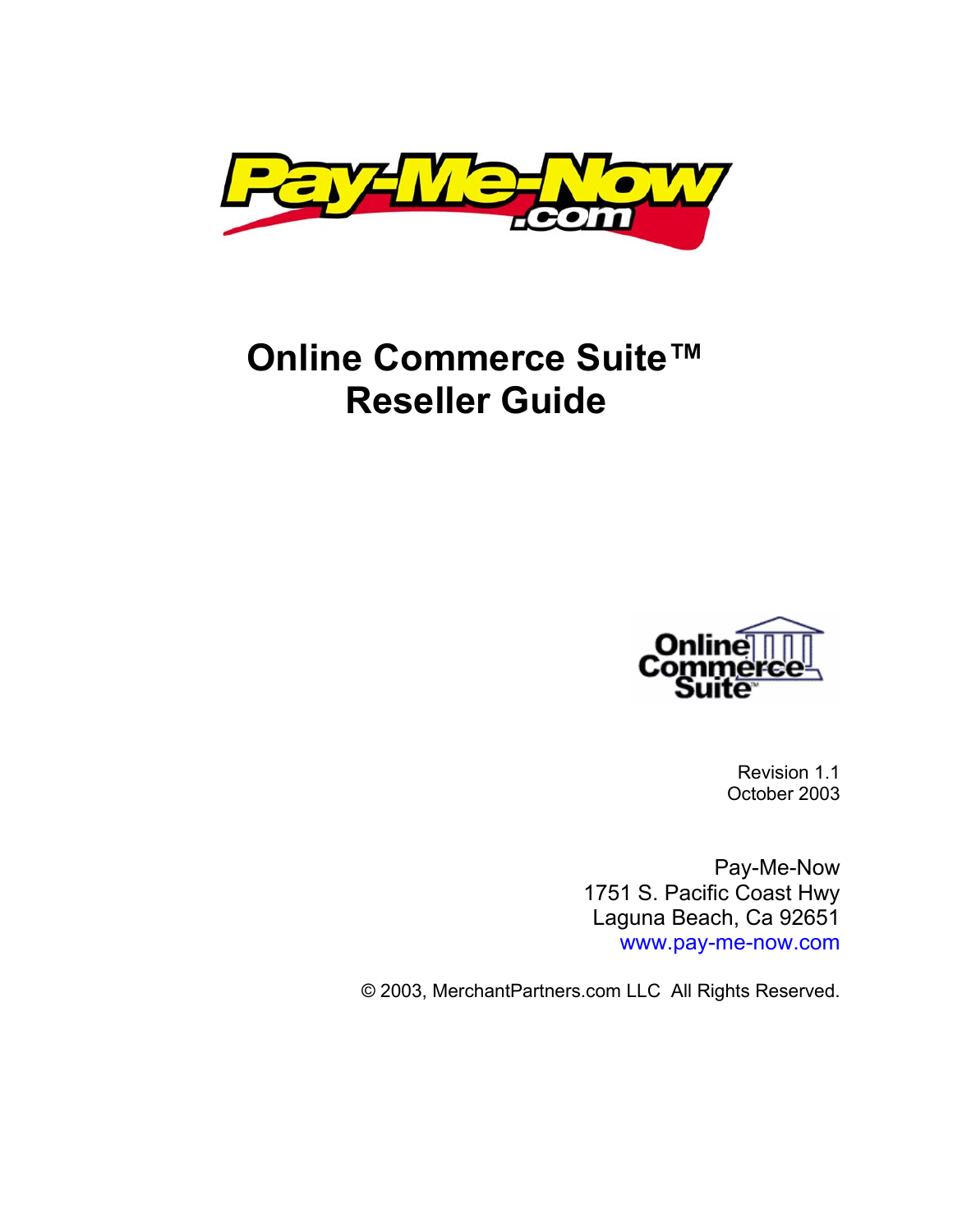## **Contents**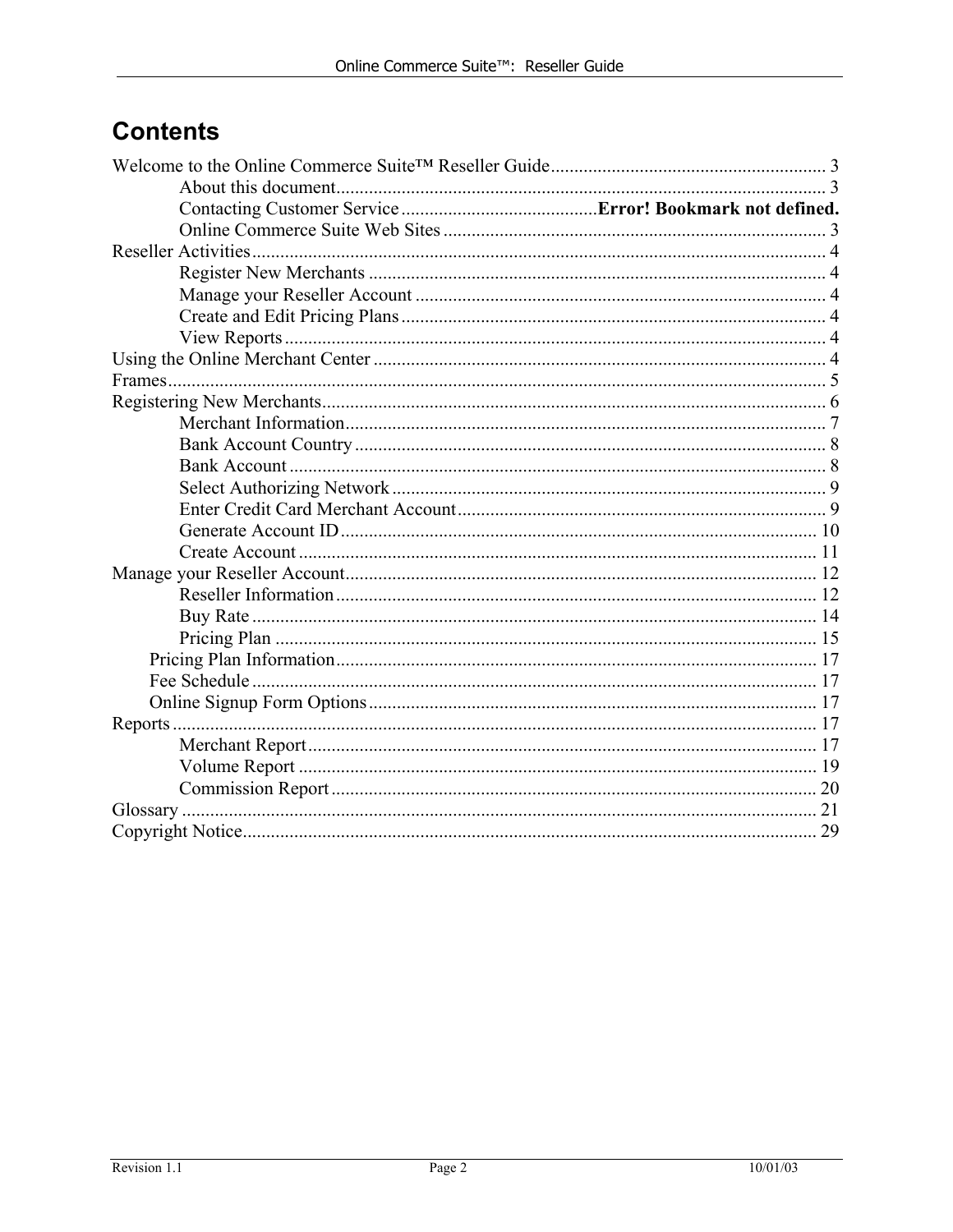## <span id="page-2-0"></span>**Welcome to the Online Commerce Suite™ Reseller Guide**

The Online Commerce Suite is a payment transaction gateway that allows merchants to securely accept Online Charge™ and Online Check™ payments over the Internet. The Online Merchant Center interfaces merchant web sites with credit card authorization networks and the Federal Reserve Bank's Automated Clearinghouse (ACH) network.

In addition to secure payment features, the Online Merchant Center helps merchants manage their e-business using the comprehensive set of online and downloadable transaction management and accounting reports.

#### **About this document**

This guide is intended for partners who will be reselling the Online Commerce Suite services to merchants and supporting them in their use of the Online Merchant Center.

Other documentation available includes:

Online Merchant Center Getting Started Guide

Online Commerce Suite Integration Guide

Mobile Merchant Center User Guide – Wireless WAP

Membership Guide

#### **Online Commerce Suite Web Sites**

The Online Merchant Center™ web site is available at the following URL:

**[https://www.pay-me-now.com](https://www4.atsbank.com/admin/)**

Documentation for the Online Commerce Suite is available at the following URL:

**[http://www.pay-me-now.com/paymenowdocs/index.htm](http://documentation.merchantpartners.com/)**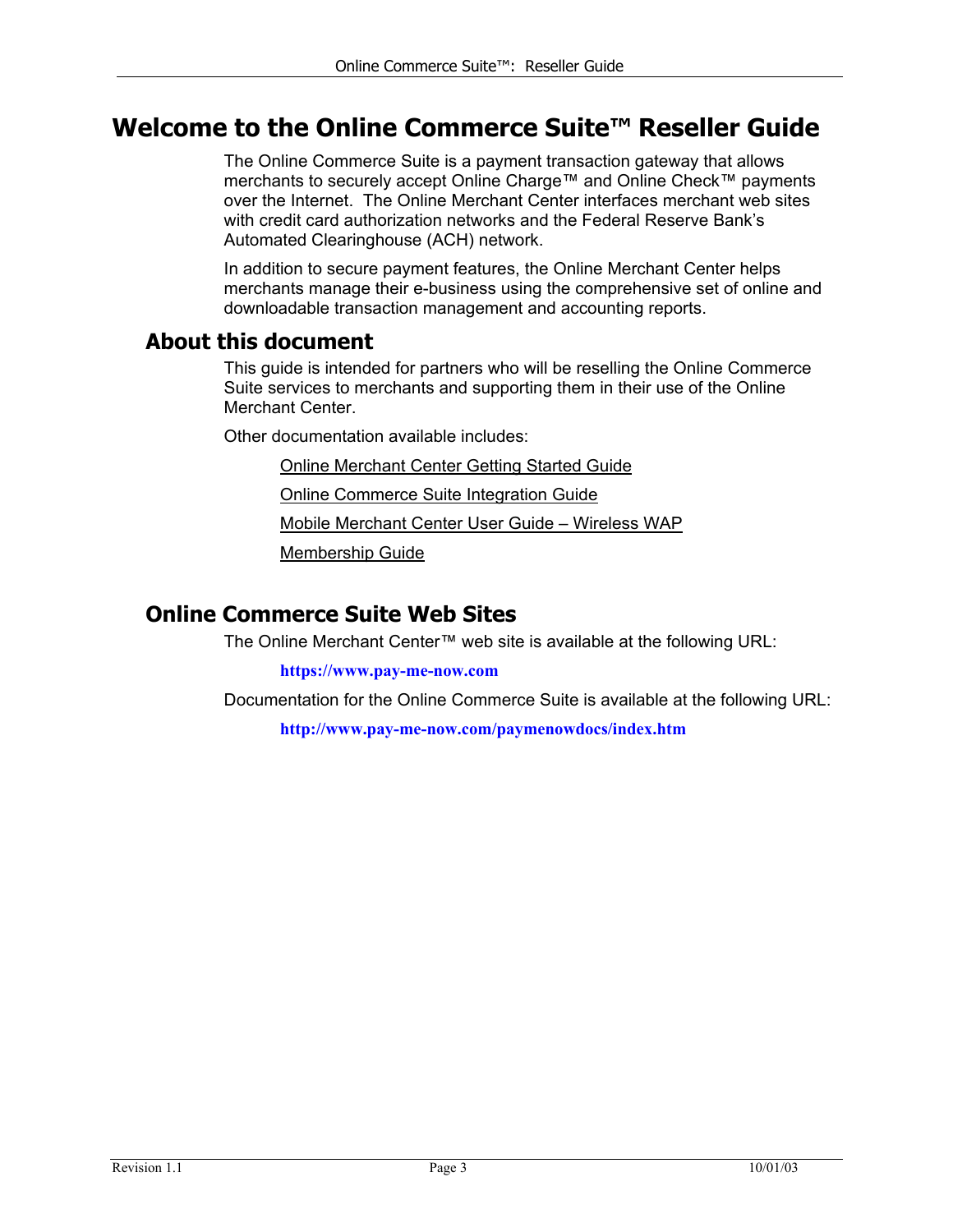## <span id="page-3-0"></span>**Reseller Activities**

The Online Merchant Center (OMC) Reseller Manager is a set of tools that enables you to register and manage your payment gateway merchant accounts.

#### **Register New Merchants**

Use the Merchant Add menu to manually register merchants into the Online Commerce Suite. Registration is a simple four-part form, after which your new merchant will automatically be sent a welcome email with all of the information they need to start processing transactions immediately.

#### **Manage your Reseller Account**

Use the Reseller Manager menu to view and edit your reseller information, such as your name, contact information, and email address.

#### **Create and Edit Pricing Plans**

Also available in the Reseller Manager are flexible tools for you to create and maintain one or more pricing plans. Pricing plans give you the flexibility of offering several different payment gateway solutions to your merchants.

#### **View Reports**

A variety of reports are available for you to analyze merchant activity and view your commission on sales:

**Merchant Report**: displays the number of new merchants registered.

**Commission Report**: displays commission totals to be paid to your account.

**Volume Report**: displays transaction processing activity for your merchants.

## **Using the Online Merchant Center**

To access the Online Merchant Center, point your browser to Online Merchant Center URL provided to you in your welcome email. The Online Merchant Center Login screen will be displayed. Click the Help Files hyperlink to access the online documentation.

To login to the Online Merchant Center for the first time:

- 1. Type your User ID, and Password in the corresponding fields. Customer Service will provide your User ID and password to you via e-mail. Leave the Account ID field blank.
- 2. Click **Submit** and the **Change Your Password** screen appears.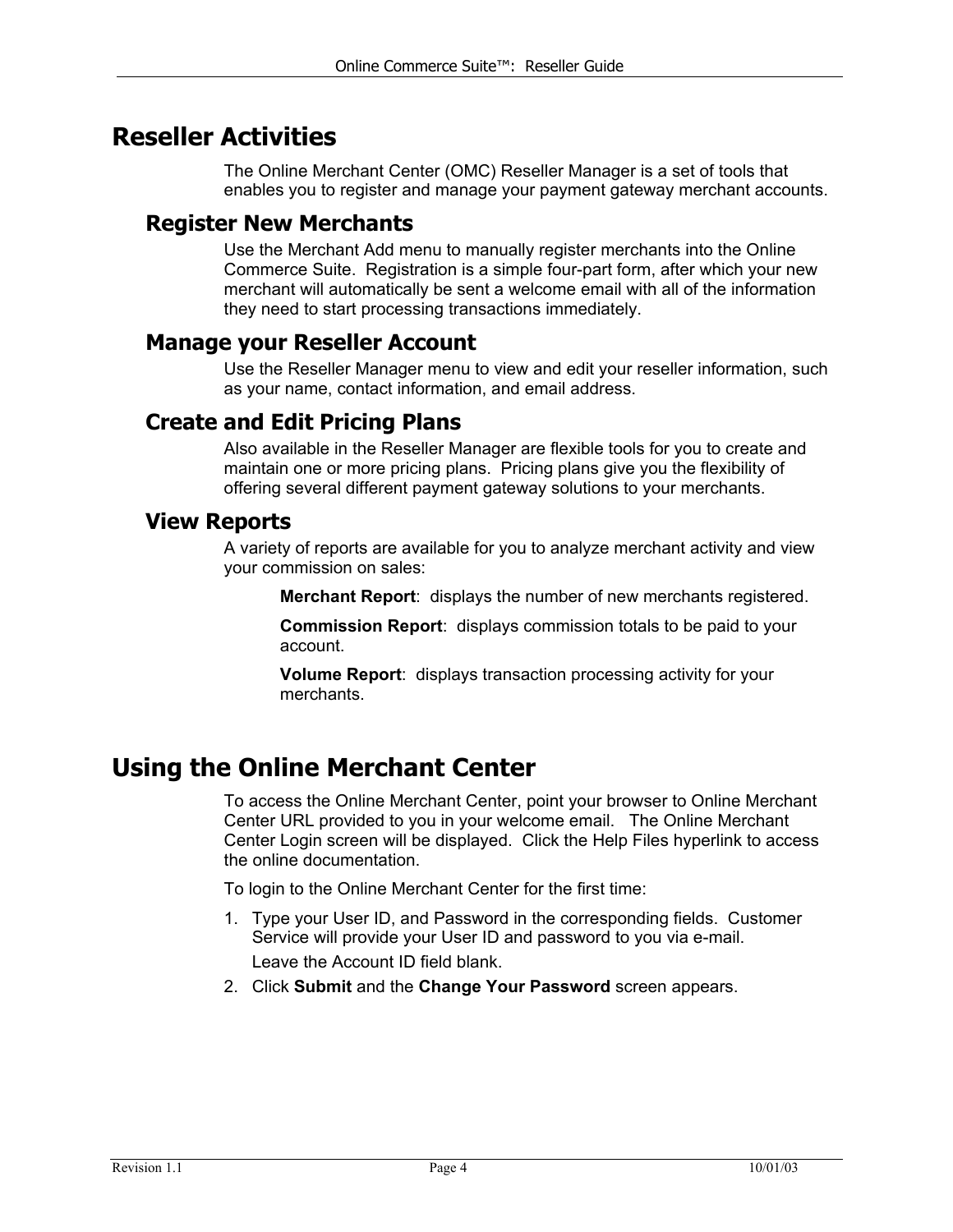## **Change Your Password**

| <b>Password Change</b>           |       |
|----------------------------------|-------|
| User ID:                         | Admin |
| New Password (min 4 characters): |       |
| <b>Confirm Password:</b>         |       |
| Update                           |       |

<span id="page-4-0"></span>Enter a new password. Re-enter it in the Confirm box. Then click the Update button

3. Type a new password (at least four characters) in the **New Password** field. Type it again in the **Confirm Password:** field. Click **Update.** The *Password Updated* message appears. Write your password down and keep in a secure place. Change your password often to maintain security and prevent unauthorized use of your account.

After the first login, you do not have to change your password for subsequent sessions. In the future, click the **Change Password** hyperlink at the bottom of the left frame and follow the instructions.

After login, the Online Merchant Center Welcome screen appears.

Click **Logout** to log out of the system.

### **Frames**

- 1. The left hand frame lists the Online Merchant Center menu items and hyperlinks. You have to scroll down to see all entries. Your view may differ depending on browser and configuration.
- 2. The top horizontal frame displays the User ID and Sub ID currently being used. You change the current Sub ID here or exit the Online Merchant Center.
- 3. The large central frame provides the workspace for messages, configuration options and reports, and database and transaction information modifications.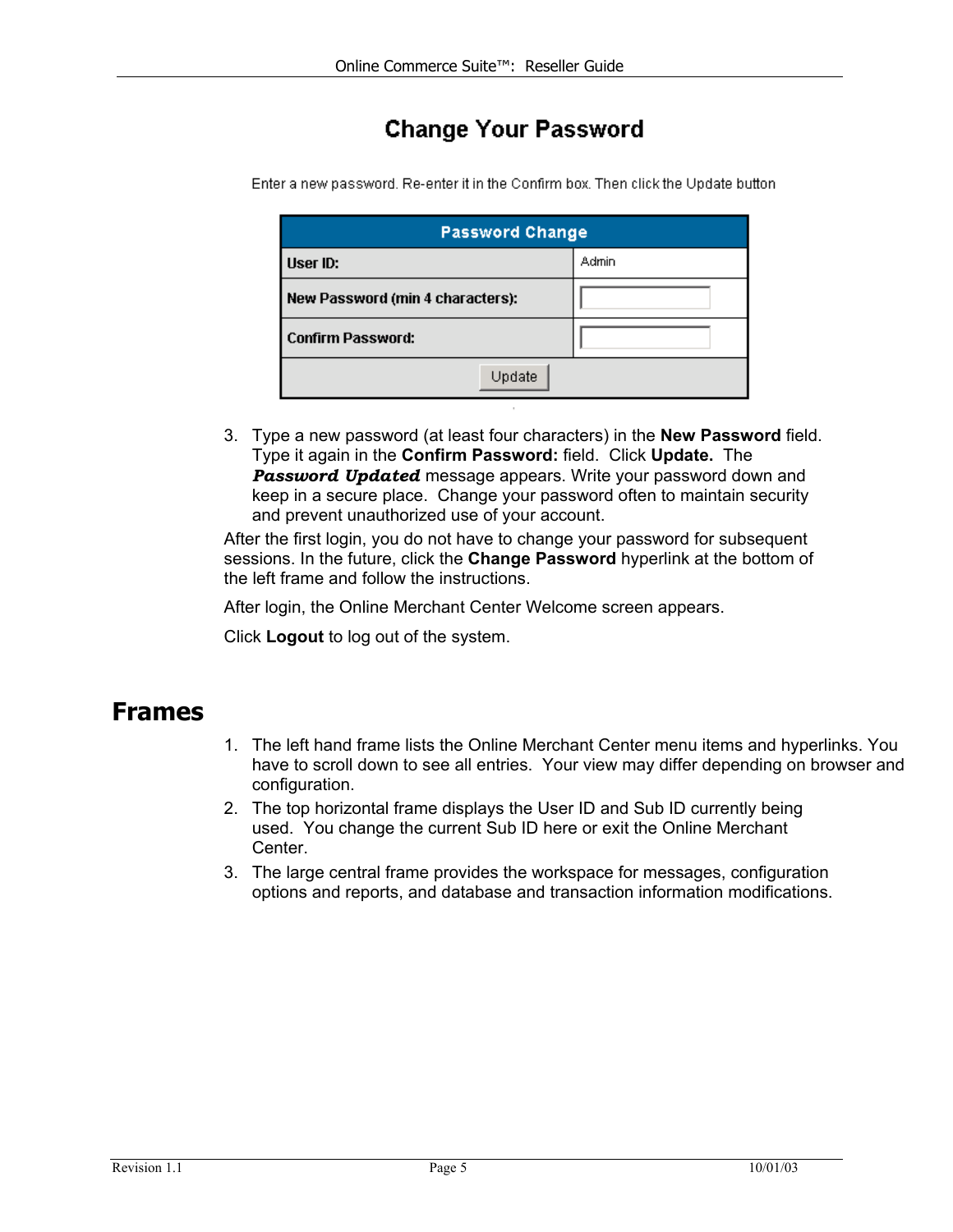## <span id="page-5-0"></span>**Registering New Merchants**

To set up a new merchant for the Online Commerce Suite, click the Merchant Add hyperlink. A screen similar to the following will be displayed:

| Merchant Add |                                             |                                                                                      |  |
|--------------|---------------------------------------------|--------------------------------------------------------------------------------------|--|
|              | review and process an existing application. | Using one of the following options you can either create a merchant from scratch, or |  |
|              |                                             | <b>Create a new Merchant from Scratch</b>                                            |  |
|              | process.                                    | Use this option when there is no existing online application to                      |  |
|              |                                             | Create                                                                               |  |
|              |                                             | Process an existing application                                                      |  |
|              | <b>Trace Number</b>                         | <b>Merchant Name</b>                                                                 |  |
|              | 20079325                                    | Signature Electronics Inc (Remove)                                                   |  |
|              |                                             |                                                                                      |  |
|              |                                             |                                                                                      |  |

To begin a new merchant registration, click on the Create button.

To continue processing an unfinished application, or to finalize an application that was submitted via the online registration form, click on the Trace number next to the merchant application you would like to complete.

**Trace Number:** Each time you start a new merchant registration, the application in process is assigned a unique trace number. This allows you to resume registration in the cases where you find you don't have all of the information necessary to completed process a registration, without having to key all of the information in again.

The following screens will be displayed during the merchant registration process:

- Merchant Info: Company and Contact information fields
- Merchant Bank Country: Select the country where the merchant's bank resides.
- Merchant Bank Account: Enter the bank name and account number of the merchant's bank account. This is the account from which merchant fees will be drawn and ACH transaction deposits will be made.
- Authorizing Network: Select the authorizing network through which the merchant will process credit card transactions.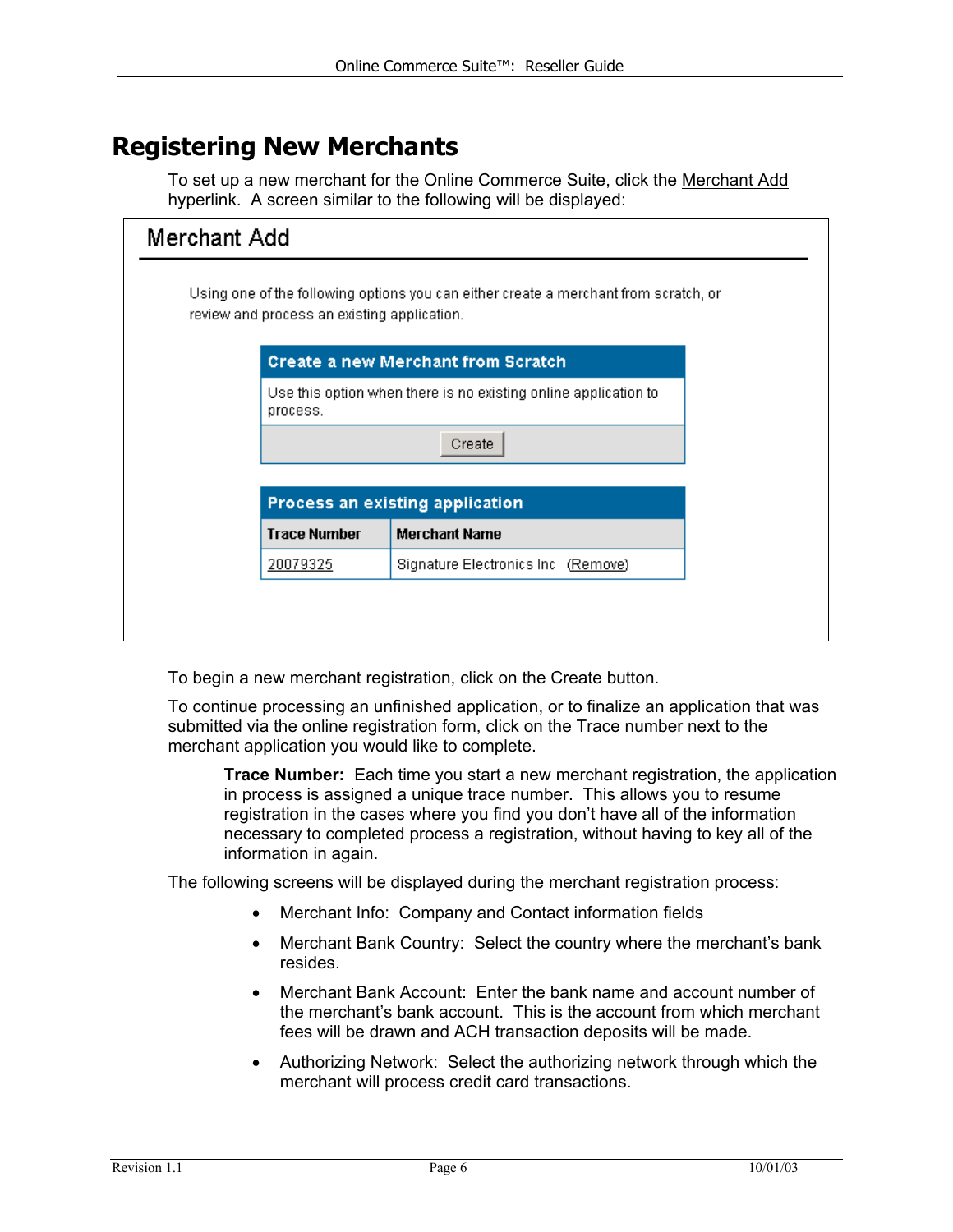- <span id="page-6-0"></span>• Merchant Account Information: Enter the merchant's credit card merchant account information (MID, TID, etc.)
- Account ID: generate a unique Online Commerce Suite account ID for the merchant.
- Create Account: Review merchant information and submit complete the registration.

## **Merchant Information**

| <b>Merchant Add</b> |                                         |                            |                                                    |               |                   |          |                         |  |
|---------------------|-----------------------------------------|----------------------------|----------------------------------------------------|---------------|-------------------|----------|-------------------------|--|
|                     | Merchant<br>Info                        | Bank<br>Account<br>Country | Bank<br>Account                                    | Auth Net      | Merchant<br>Acct. | Acct. ID | Create<br>Account       |  |
|                     |                                         |                            | Enter the Merchant's Information, then click Next. |               |                   |          |                         |  |
|                     |                                         |                            | <b>Confirm Merchant Information</b>                |               |                   |          |                         |  |
|                     | Merchant Name: *                        |                            |                                                    |               |                   |          |                         |  |
|                     | Address 1: *                            |                            |                                                    |               |                   |          |                         |  |
|                     | <b>Address 2:</b>                       |                            |                                                    |               |                   |          |                         |  |
|                     | City: *                                 |                            |                                                    |               |                   |          |                         |  |
|                     | State: *                                |                            |                                                    |               |                   |          |                         |  |
|                     | Country: *                              |                            |                                                    |               |                   |          |                         |  |
|                     | Zip: *                                  |                            |                                                    |               |                   |          |                         |  |
|                     | Phone: *                                |                            |                                                    |               |                   |          |                         |  |
|                     | Fax:                                    |                            |                                                    |               |                   |          |                         |  |
|                     | Email: *                                |                            |                                                    |               |                   |          |                         |  |
|                     | Contact: *                              |                            |                                                    |               |                   |          |                         |  |
|                     | <b>Bank Statement</b><br>Identitfier: * |                            |                                                    |               |                   |          |                         |  |
|                     | <b>Recurring Billing:</b>               |                            | П                                                  |               |                   |          |                         |  |
|                     | <b>Membership System:</b>               |                            | $\Box$                                             |               |                   |          |                         |  |
|                     | Merchant's Website:                     |                            |                                                    |               |                   |          |                         |  |
|                     | Industry SIC Code:                      |                            | Make Selection                                     |               |                   |          | $\overline{\mathbf{r}}$ |  |
|                     | Originator: *                           |                            | Make Selection 7                                   |               |                   |          |                         |  |
|                     |                                         |                            |                                                    | Reset<br>Next |                   |          |                         |  |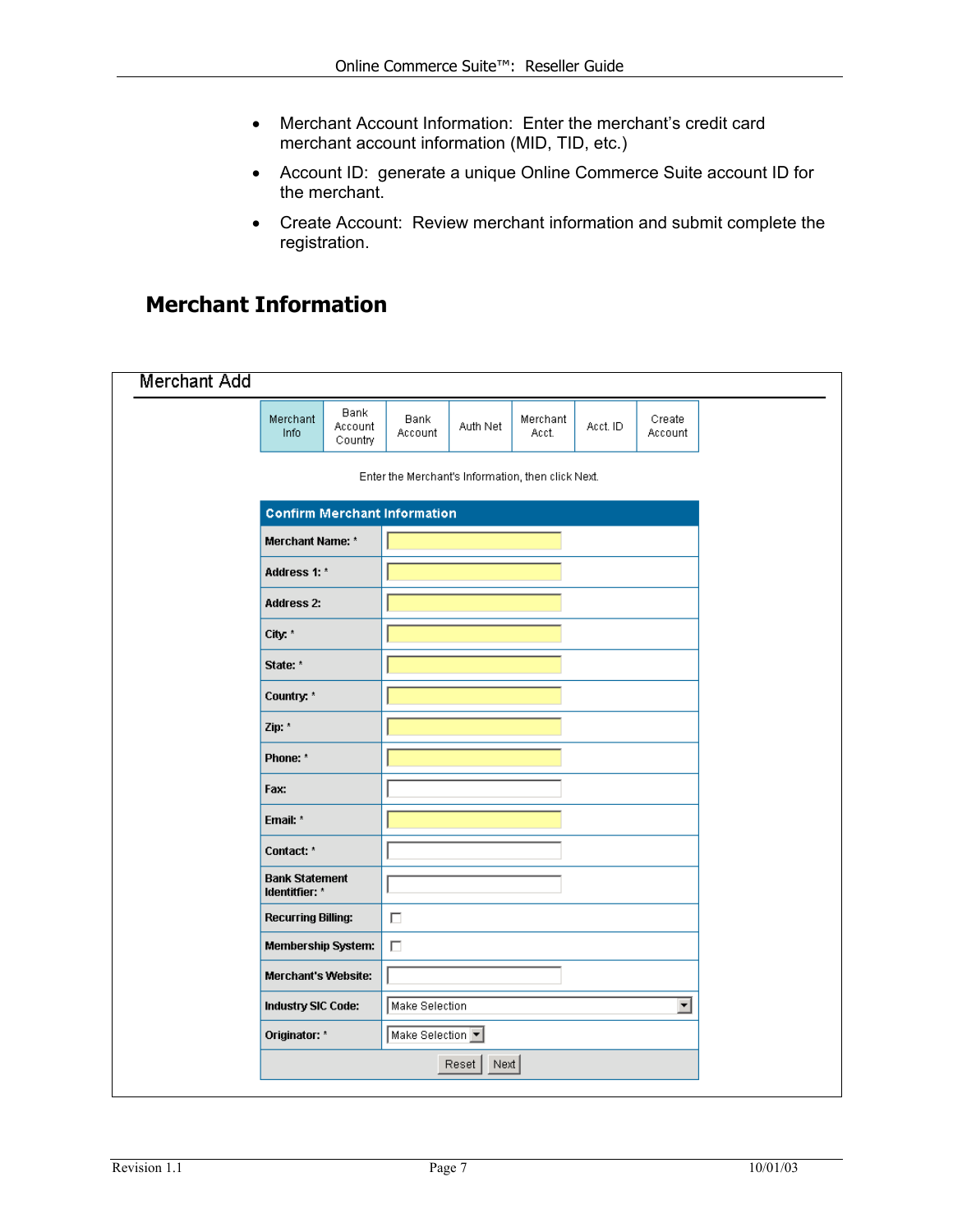<span id="page-7-0"></span>

| <b>Company Name:</b>              | Merchant's company name.                                                                                                    |
|-----------------------------------|-----------------------------------------------------------------------------------------------------------------------------|
| <b>Mailing Address:</b>           | Company address, city, state, zip, and country.                                                                             |
| Phone:                            | Primary merchant contact phone number                                                                                       |
| Fax:                              | Merchant's fax number.                                                                                                      |
| <b>Email</b>                      | Merchant's primary email address.                                                                                           |
| Contact:                          | Name of primary contact person with the Merchant's company.                                                                 |
| <b>Bank Statement Identifier:</b> | Name which will appear on consumer's bank statement for ACH<br>transactions. 16 characters maximum.                         |
| <b>Recurring Billing:</b>         | Select whether Recurring billing services will be included in the<br>payment gateway account.                               |
| <b>Membership System:</b>         | Select whether Membership services will be included in the<br>payment gateway account.                                      |
| Contact:                          | Name of primary contact person with the Merchant's company.                                                                 |
| <b>Merchant's Web Site:</b>       | Primary URL that customers use to view the merchant's web site.                                                             |
| <b>Industry SIC Code:</b>         | SIC classification of the merchant's company. If the precise code<br>is not known, select the closest approximate industry. |
| Originator:                       | Pricing plan (fee structure) to assign to the merchant.                                                                     |

## **Bank Account Country**

Enter the country in which the merchant's bank resides.

| Merchant Add |                                                                                        |                            |                 |          |                   |          |                   |  |
|--------------|----------------------------------------------------------------------------------------|----------------------------|-----------------|----------|-------------------|----------|-------------------|--|
|              | Merchant<br>Info                                                                       | Bank<br>Account<br>Country | Bank<br>Account | Auth Net | Merchant<br>Acct. | Acct. ID | Create<br>Account |  |
|              | Please confirm the following information, make any necessary changes, then click Next. |                            |                 |          |                   |          |                   |  |
|              | Confirm Merchant's Bank Account Country: Ace Cyber Shop                                |                            |                 |          |                   |          |                   |  |
|              | United States<br>Merchant's Bank Country:<br>▼                                         |                            |                 |          |                   |          |                   |  |
|              |                                                                                        |                            |                 | Next     |                   |          |                   |  |

#### **Bank Account**

Enter the bank name and account number of the merchant's bank account. This is the account from which merchant fees will be debited from and ACH transaction deposits will be made. If a different account will be used for debits, enter that account in the second box.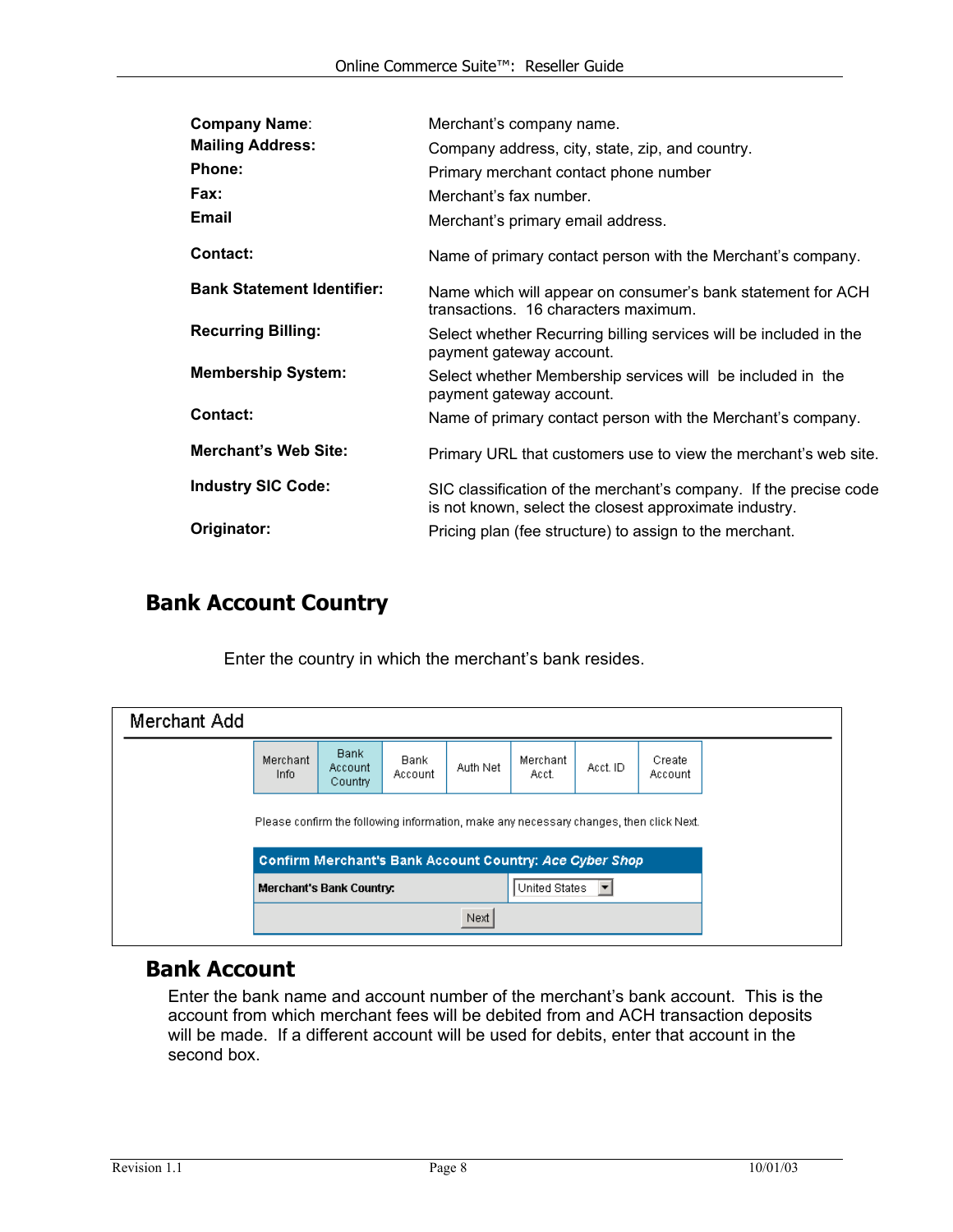<span id="page-8-0"></span>

| Please confirm the following information, make any necessary changes, then click Next.<br>Merchant's Bank Account: Ace Cyber Shop<br><b>Deposit Account: Ace Cyber Shop</b><br><b>Bank Name:</b><br><b>Bank Of World</b><br>999999999<br><b>Routing Number:</b><br>1999999999<br><b>Account Number:</b> |
|---------------------------------------------------------------------------------------------------------------------------------------------------------------------------------------------------------------------------------------------------------------------------------------------------------|
|                                                                                                                                                                                                                                                                                                         |
|                                                                                                                                                                                                                                                                                                         |
|                                                                                                                                                                                                                                                                                                         |
|                                                                                                                                                                                                                                                                                                         |
|                                                                                                                                                                                                                                                                                                         |
| Debit Account: Ace Cyber Shop                                                                                                                                                                                                                                                                           |
| Same as deposit bank account.<br>O Use account specified below                                                                                                                                                                                                                                          |
| 1999999999<br><b>Routing Number:</b>                                                                                                                                                                                                                                                                    |
| <b>Account Number:</b><br>999999999                                                                                                                                                                                                                                                                     |

#### **Select Authorizing Network**

Select the authorizing network through which the merchant will process credit card transactions. If the merchant does not have a merchant account and will only be processing ACH transactions, select "ACH Only"

| Merchant Add                                                                                                                                |                              |                            |                        |          |                   |          |                   |  |
|---------------------------------------------------------------------------------------------------------------------------------------------|------------------------------|----------------------------|------------------------|----------|-------------------|----------|-------------------|--|
|                                                                                                                                             | Merchant<br>Info             | Bank<br>Account<br>Country | <b>Bank</b><br>Account | Auth Net | Merchant<br>Acct. | Acct. ID | Create<br>Account |  |
| Please confirm the following information, make any necessary changes, then click Next.<br><b>Select Authorizing Network: Ace Cyber Shop</b> |                              |                            |                        |          |                   |          |                   |  |
|                                                                                                                                             | <b>Authorizing Networks:</b> |                            |                        |          | ACH Only          |          |                   |  |
| <b>Back</b><br>Next                                                                                                                         |                              |                            |                        |          |                   |          |                   |  |

### **Enter Credit Card Merchant Account**

Enter the merchant's credit card merchant account information (MID, TID, etc.) The information required varies depending on the authorizing network selected.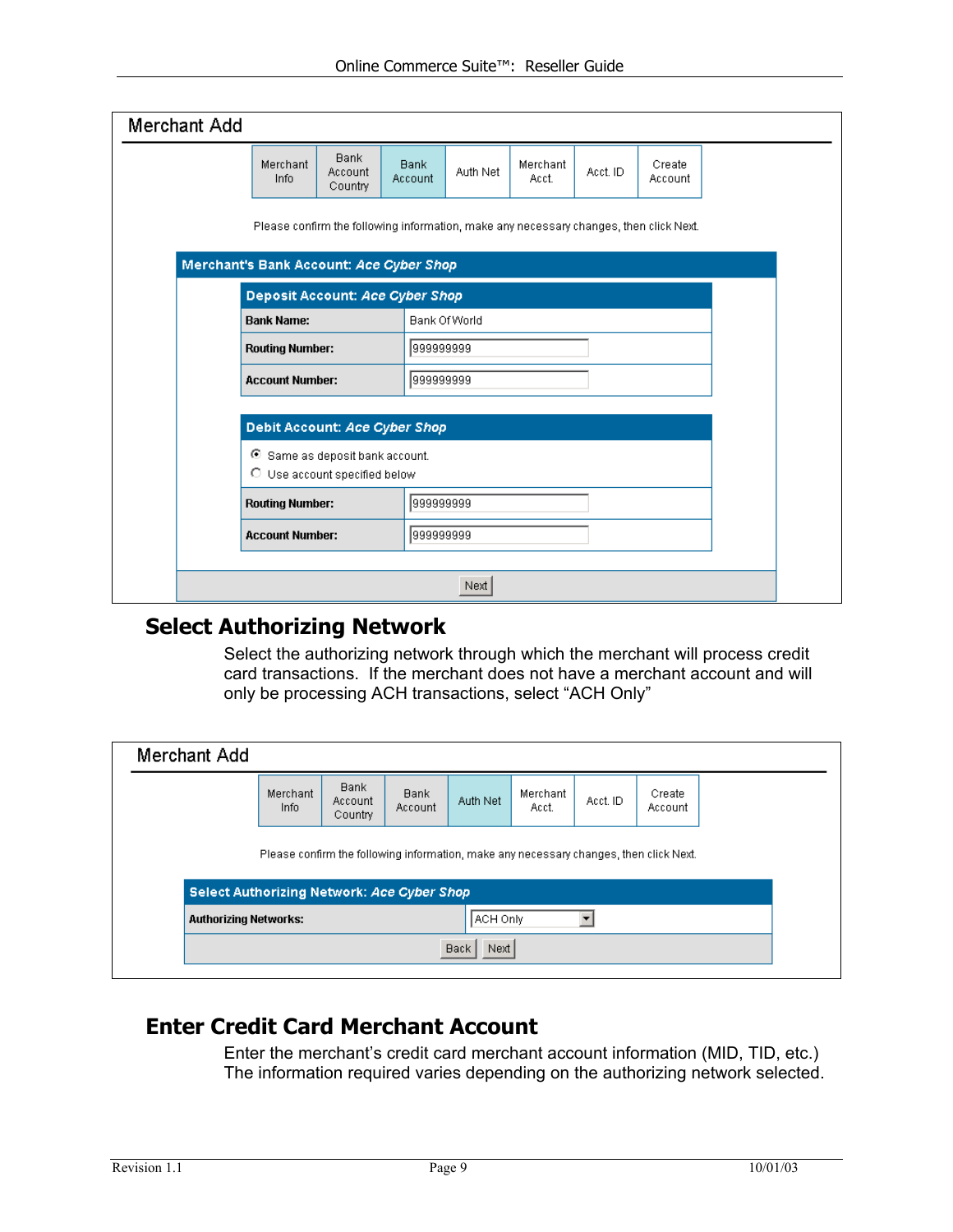<span id="page-9-0"></span>

| Merchant Add                                                                                                                                 |                                      |                                   |                              |          |                   |               |                   |  |  |  |  |  |
|----------------------------------------------------------------------------------------------------------------------------------------------|--------------------------------------|-----------------------------------|------------------------------|----------|-------------------|---------------|-------------------|--|--|--|--|--|
|                                                                                                                                              | Merchant<br>Info                     | <b>Bank</b><br>Account<br>Country | <b>Bank</b><br>Account       | Auth Net | Merchant<br>Acct. | Acct. ID      | Create<br>Account |  |  |  |  |  |
| Please confirm the following information, make any necessary changes, then click Next.<br>Enter Merchant Account Information: Ace Cyber Shop |                                      |                                   |                              |          |                   |               |                   |  |  |  |  |  |
|                                                                                                                                              |                                      |                                   |                              |          |                   |               |                   |  |  |  |  |  |
| Merchant ID:                                                                                                                                 |                                      |                                   |                              |          |                   |               |                   |  |  |  |  |  |
| <b>Terminal ID:</b>                                                                                                                          |                                      |                                   |                              |          |                   |               |                   |  |  |  |  |  |
| <b>Merchant Acct Bank/ISO:</b>                                                                                                               |                                      |                                   | О<br>Select a Bank Name<br>⊙ |          |                   |               |                   |  |  |  |  |  |
|                                                                                                                                              | <b>Merchant Acct Bank/ISO Phone:</b> |                                   |                              |          |                   |               |                   |  |  |  |  |  |
|                                                                                                                                              |                                      |                                   |                              |          |                   | Next<br>Back, |                   |  |  |  |  |  |

### **Generate Account ID**

Generate a unique Account ID for the merchant. The default option is to have the system automatically generate an account for you.

| Merchant Add                                |                                                                                                                                                                        |                                   |                                 |                           |                   |          |                   |  |
|---------------------------------------------|------------------------------------------------------------------------------------------------------------------------------------------------------------------------|-----------------------------------|---------------------------------|---------------------------|-------------------|----------|-------------------|--|
|                                             | Merchant<br>Info                                                                                                                                                       | <b>Bank</b><br>Account<br>Country | <b>Bank</b><br>Account          | Auth Net                  | Merchant<br>Acct. | Acct. ID | Create<br>Account |  |
| Please select one of the following options. |                                                                                                                                                                        |                                   |                                 |                           |                   |          |                   |  |
|                                             | Generate ACCT ID:Ace Cyber Shop                                                                                                                                        |                                   |                                 |                           |                   |          |                   |  |
|                                             | OPTION 1:<br>Press the Automatically Generate ACCT ID<br>button to have an ACCT ID ID automatically generated.                                                         |                                   |                                 |                           |                   |          |                   |  |
|                                             |                                                                                                                                                                        |                                   |                                 | Automatically Generate ID |                   |          |                   |  |
|                                             |                                                                                                                                                                        |                                   |                                 |                           |                   |          |                   |  |
|                                             |                                                                                                                                                                        |                                   | Generate ACCT ID:Ace Cyber Shop |                           |                   |          |                   |  |
|                                             | (Enter 5 Character)<br>OPTION 2:<br>ACCT ID ID Here)<br>To specify an ACCT ID, type it in the field and<br>then press Use This ACCT ID<br>$\circ$ New $\circ$ Existing |                                   |                                 |                           |                   |          |                   |  |
|                                             |                                                                                                                                                                        |                                   |                                 | Use This ACCT ID          |                   |          |                   |  |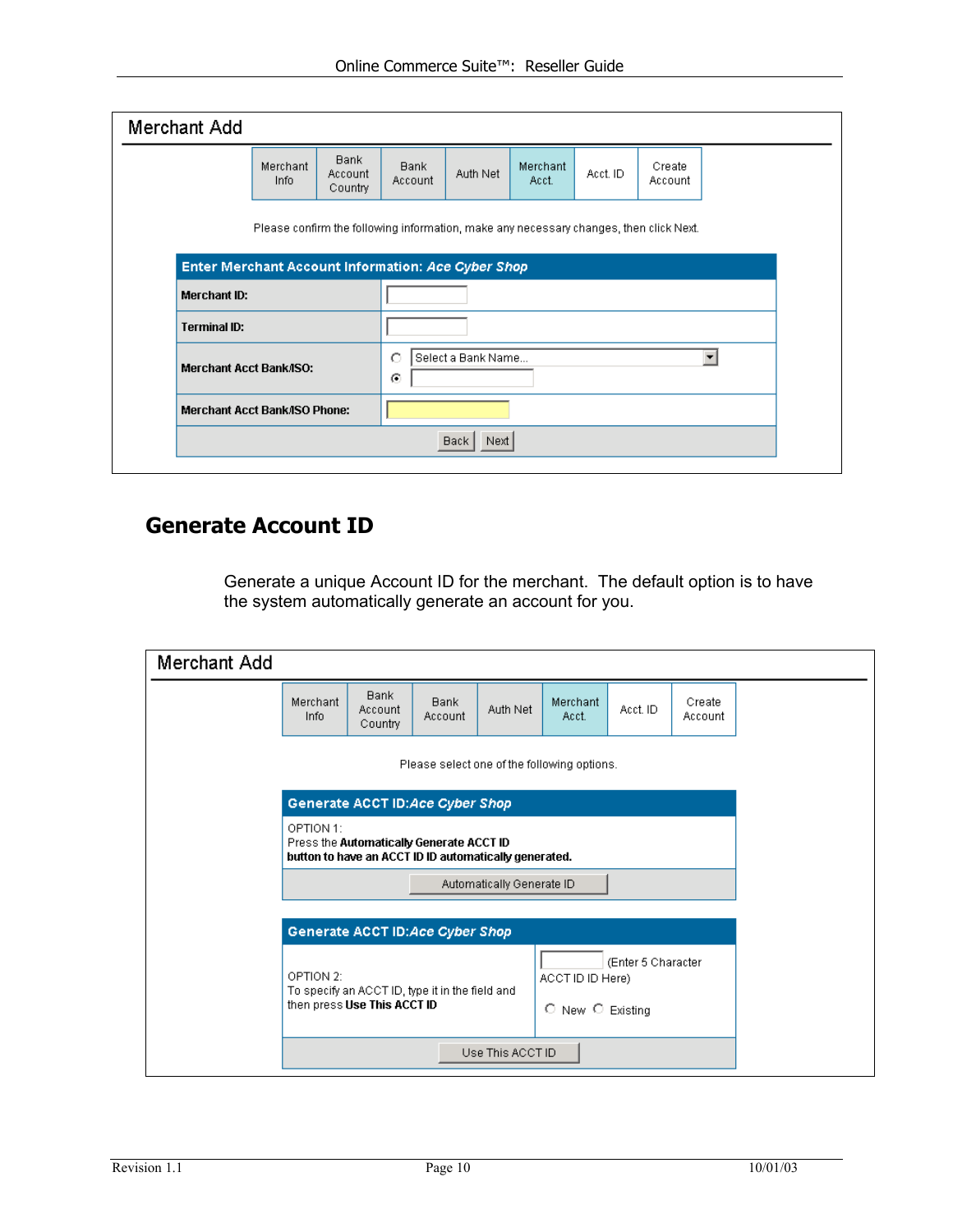#### <span id="page-10-0"></span>**Create Account**

Review the new merchant account information and press the "Create Account" button to create the account.

| Merchant Add                                                             |                                     |                                        |                        |                |                   |          |                   |  |
|--------------------------------------------------------------------------|-------------------------------------|----------------------------------------|------------------------|----------------|-------------------|----------|-------------------|--|
|                                                                          | Merchant<br>Info                    | Bank<br>Account<br>Country             | <b>Bank</b><br>Account | Auth Net       | Merchant<br>Acct. | Acct. ID | Create<br>Account |  |
| When you press Create Account this merchant will be setup in the system. |                                     |                                        |                        |                |                   |          |                   |  |
| Final Review: Ace Cyber Shop                                             |                                     |                                        |                        |                |                   |          |                   |  |
|                                                                          | <b>ACCT ID:</b>                     |                                        |                        | MP11E          |                   |          |                   |  |
|                                                                          | <b>Merchant Name:</b>               |                                        |                        |                | Ace Cyber Shop    |          |                   |  |
|                                                                          | <b>Deposit Account Bank Name:</b>   |                                        |                        |                | Bank Of World     |          |                   |  |
|                                                                          |                                     | <b>Deposit Account Routing Number:</b> |                        |                | 999999999         |          |                   |  |
|                                                                          |                                     | <b>Deposit Account Account Number:</b> |                        |                | 999999999         |          |                   |  |
|                                                                          |                                     | <b>Debit Account Bank Name:</b>        |                        |                | Bank Of World     |          |                   |  |
|                                                                          |                                     | <b>Debit Account Routing Number:</b>   |                        |                | 999999999         |          |                   |  |
|                                                                          |                                     | <b>Debit Account Account Number:</b>   |                        |                | 999999999         |          |                   |  |
|                                                                          | Card ID:                            |                                        |                        |                |                   |          |                   |  |
|                                                                          | <b>Network</b><br><b>Processor:</b> |                                        |                        |                | <b>NONE</b>       |          |                   |  |
|                                                                          |                                     |                                        | <b>Back</b>            | Create Account |                   |          |                   |  |

After the account is successfully created, the following screen is displayed: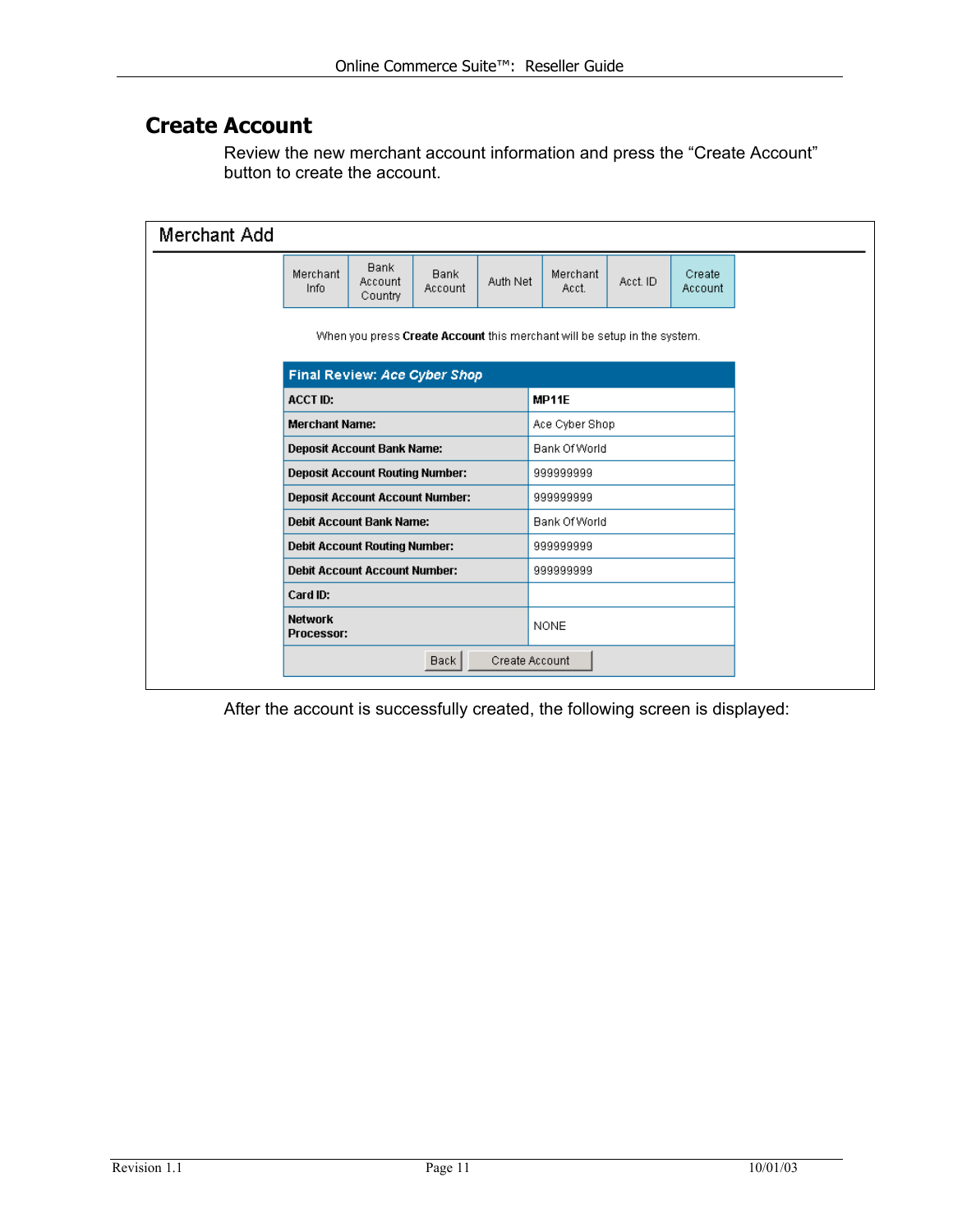<span id="page-11-0"></span>

| Merchant Add |                                                                                                                                                          |                      |  |
|--------------|----------------------------------------------------------------------------------------------------------------------------------------------------------|----------------------|--|
|              | <b>Setup Completed for Ace Cyber Shop</b>                                                                                                                |                      |  |
|              | Merchant succesfully added to the system.                                                                                                                |                      |  |
|              | <b>ACCT ID:</b>                                                                                                                                          | MP11E                |  |
|              | <b>Merchant Name:</b>                                                                                                                                    | Ace Cyber Shop       |  |
|              | Card ID:                                                                                                                                                 |                      |  |
|              | <b>Network Processor:</b>                                                                                                                                | <b>NONE</b>          |  |
|              | Please make a note of the following items remaining for this merchant that require<br>manual input:<br>• There are no remaining items for this merchant. |                      |  |
|              |                                                                                                                                                          | Add Another Merchant |  |

When a new merchant is registered, a welcome email is automatically sent to them containing the following information:

- Online Merchant Center URL
- The merchant's unique five character Account ID
- UserID and Password
- Online documentation URL
- Customer service contact information

## **Manage your Reseller Account**

Use the Reseller Manager menu to manage your Reseller account information. Click on the "Reseller Manager" link. The following screen will be displayed:

### **Reseller Information**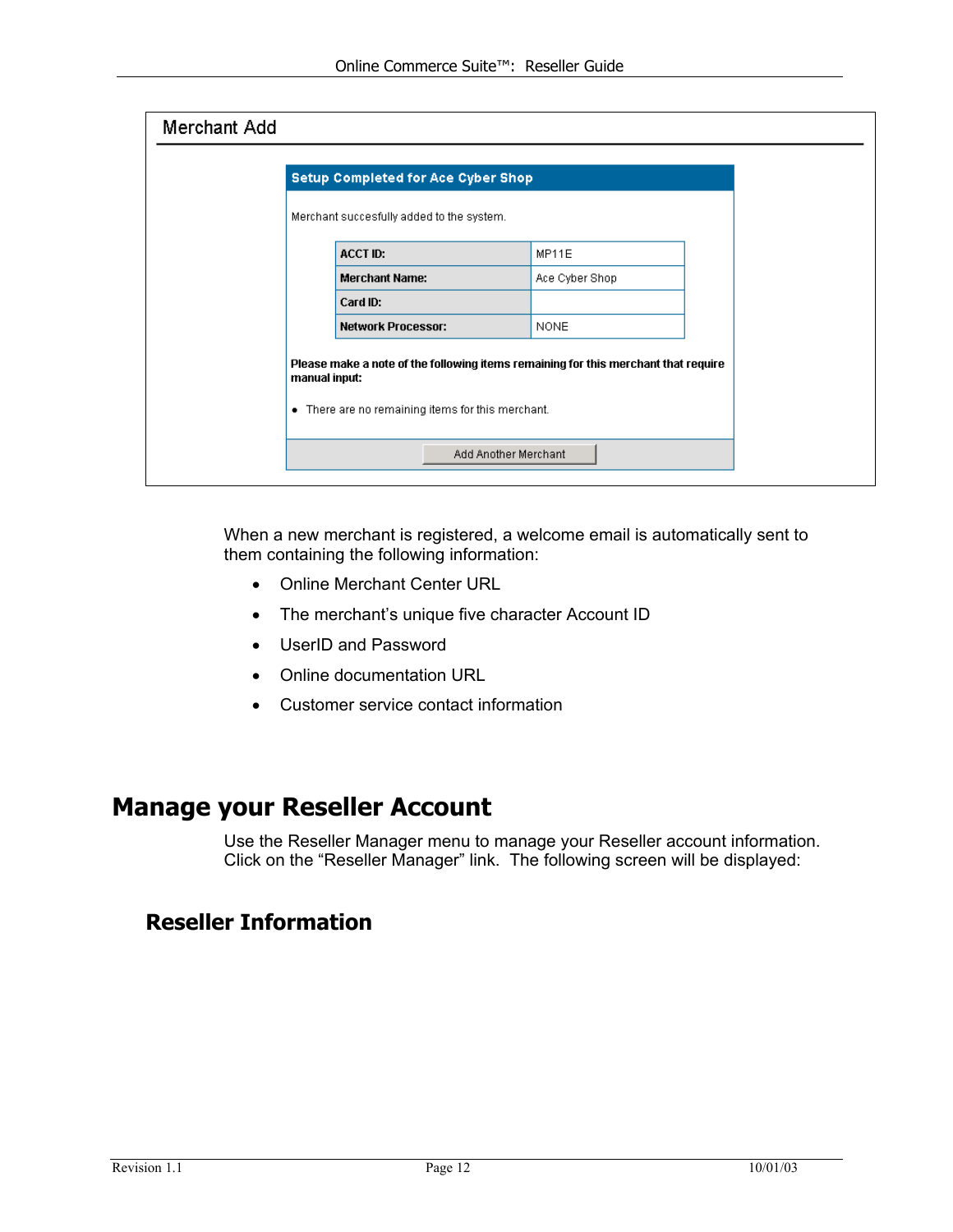| <b>Reseller Information</b>       | <b>Buy Rate</b> | Pricing Plan           |
|-----------------------------------|-----------------|------------------------|
| <b>Reseller Number:</b>           |                 | 378                    |
| Status:                           |                 | C Active C Inactive    |
| <b>Last Updated:</b>              |                 | 09/18/2003 14:04:04    |
| Last Updated By:                  |                 | I-Dsimmeth             |
| Name: *                           |                 | 2DSolutions            |
| <b>Address 1:</b>                 |                 | 13555 Millikan Way     |
| <b>Address 2:</b>                 |                 | Suite 120              |
| City:                             |                 | Plainview              |
| State:                            |                 | Oregon                 |
| Country:                          |                 | USA <sup></sup>        |
| Zip:                              |                 | 97005                  |
| Contact:                          |                 | Tom Moore              |
| Email:                            |                 | tmoore@2dnow.com       |
| Phone:                            |                 | 5035551212             |
| Fax:                              |                 |                        |
| <b>Provide Customer Service:</b>  |                 | C No C Yes             |
| <b>Customer Service Email:</b>    |                 |                        |
| <b>Customer Service Phone:</b>    |                 |                        |
| <b>Customer Service Fax:</b>      |                 |                        |
| <b>Customer Service Web Site:</b> |                 |                        |
| <b>ACH Account Number:</b>        |                 |                        |
| <b>ACH Routing Number:</b>        |                 |                        |
| <b>Reseller Type:</b>             |                 | C Reseller C Sales Rep |

| <b>Member Access URL:</b>            | Enter the URL for your server's password-protected Members<br>Only .html or .cgi document. Point to the virtual path, not the<br>physical path. Do not change this setting unless you are an<br>experienced System Administrator. Technical Support enters the<br>correct information during installation. |
|--------------------------------------|------------------------------------------------------------------------------------------------------------------------------------------------------------------------------------------------------------------------------------------------------------------------------------------------------------|
| Username Size:                       | Enter the maximum and minimum length for Username                                                                                                                                                                                                                                                          |
| <b>Password Size:</b>                | Enter the maximum and minimum length for Password                                                                                                                                                                                                                                                          |
| <b>Use Email for Password:</b>       | Check No or Yes.                                                                                                                                                                                                                                                                                           |
| <b>Generate Random</b><br>Passwords: | Check Yes (Display on Screen) to display the random password<br>on the screen. Check Yes (Email to User) to send the random<br>password to the customer in an e-mail message after the signup                                                                                                              |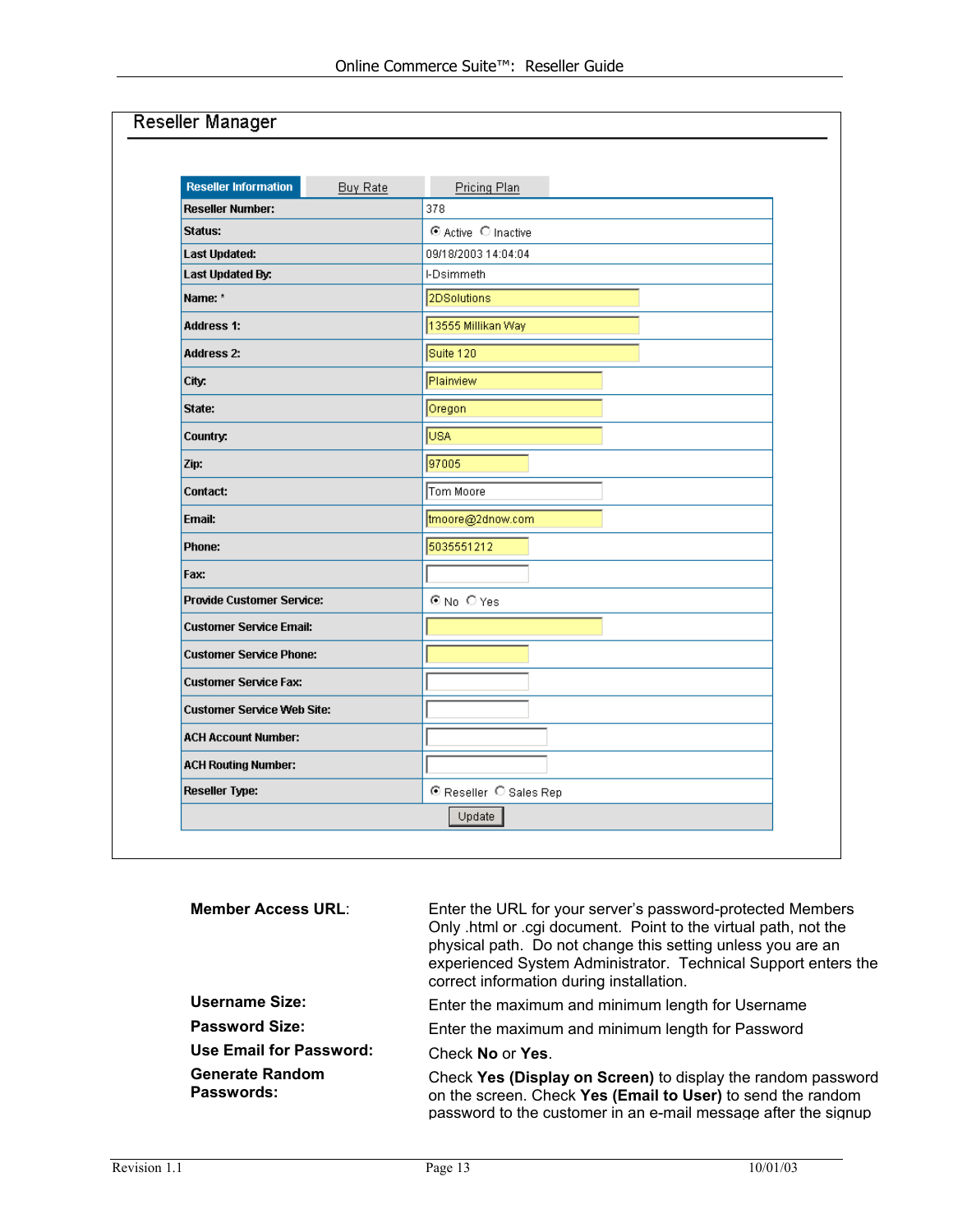<span id="page-13-0"></span>

|                             | password to the customer in an e-mail message after the signup<br>transaction is successfully completed.                                                                                                                                                                                             |
|-----------------------------|------------------------------------------------------------------------------------------------------------------------------------------------------------------------------------------------------------------------------------------------------------------------------------------------------|
| <b>Htaccess Script URL:</b> | Enter the URL for the server location of the r manage password<br>management script. Point to the virtual path, not the physical path.<br>Do not change this setting unless you are an experienced System<br>Administrator. Technical Support enters the correct information<br>during installation. |
| <b>Required Fields:</b>     | If you check the <b>Address</b> , <b>E-mail</b> , <b>Phone</b> boxes, no subscription<br>is accepted without information in the corresponding fields on Sign<br>Up forms.                                                                                                                            |

## **Buy Rate**

The Buy Rate tab displays your reseller buy rate for all Online Commerce Suite services.

| <b>Buy Rate</b><br>Reseller Information | <b>Pricing Plan</b>     |            |                |                                       |
|-----------------------------------------|-------------------------|------------|----------------|---------------------------------------|
| <b>Fee Name</b>                         | Amount                  | Percentage | <b>Minimum</b> | Gateway %<br>above<br><b>Buy Rate</b> |
|                                         | One time / Monthly Fees |            |                |                                       |
| Membership Monthly Fee                  | \$5.00                  | 0.00%      | \$0.00         | 25.00%                                |
| Monthly Service Fee                     | \$10.00                 | $0.00\%$   | \$0.00         | 25.00%                                |
|                                         | <b>Transaction Fees</b> |            |                |                                       |
| Check Pre-Auth Fee                      | \$0.10                  | $0.00\%$   | \$0.00         | 0.00%                                 |
| Check Return Fee                        | \$0.50                  | 0.01%      | \$0.03         | $0.00\%$                              |
| Pre-Auth Only Fee                       | \$0.05                  | $0.00\%$   | \$0.00         | 0.00%                                 |
| Credit Back Fee                         | \$0.50                  | $0.00\%$   | \$0.01         | 0.00%                                 |
| Check Refund Fee                        | \$1.00                  | 0.03%      | \$0.00         | 0.00%                                 |
| ACH NOC Fee                             | \$0.50                  | 0.00%      | \$0.00         | 0.00%                                 |
| ACH Credit/Payment Auth Fee             | \$0.50                  | 0.00%      | \$0.03         | 0.00%                                 |
| Sale Fee                                | \$0.05                  | 0.00%      | \$0.00         | 0.00%                                 |
| AVS Sale Fee                            | \$0.03                  | 0.00%      | \$0.00         | 0.00%                                 |
| Check Late Return Fee                   | \$0.50                  | 0.00%      | \$0.00         | 0.00%                                 |
| AVS Pre-Auth Fee                        | \$0.05                  | 0.03%      | \$0.00         | 0.00%                                 |

| Amount:             | Dollar buy rate amount for monthly fees, or buy rate per transaction<br>dollar amount for transaction fees.                                 |
|---------------------|---------------------------------------------------------------------------------------------------------------------------------------------|
| Percentage:         | Buy rate is calculated as a percentage of the transaction dollar<br>value.                                                                  |
| Minimum:            | Minimum dollar amount for a buy rate. Usually used in conjunction<br>with a percentage buy rate to ensure that a minimum fee is<br>charged. |
| Gateway % above Buy | Percentage of the reseller's margin retained by the gateway.                                                                                |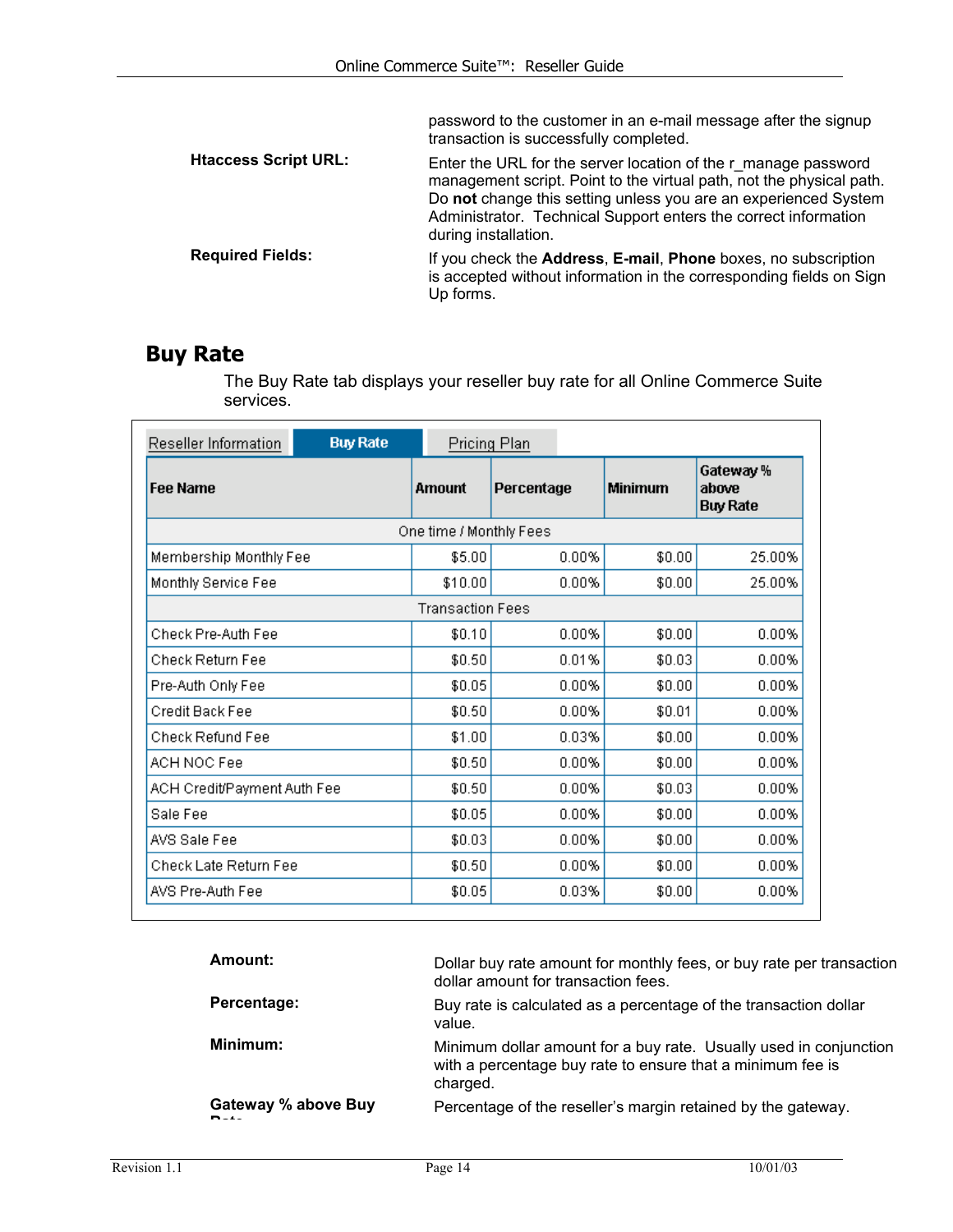#### **Rate:**

### <span id="page-14-0"></span>**Pricing Plan**

Use this tab to create and maintain retail pricing plans to offer to your merchants.

| Reseller Information              | Buy Rate                                                             |  | <b>Pricing Plan</b>           |                                                                                  |  |
|-----------------------------------|----------------------------------------------------------------------|--|-------------------------------|----------------------------------------------------------------------------------|--|
| Add a new Pricing Plan            |                                                                      |  | Edit an existing Pricing Plan |                                                                                  |  |
| ⊙<br>Start with a blank form<br>O | Copy Values from another Pricing Plan<br>*-Select a Pricing Plan-* T |  |                               | Select a Pricing Plan to edit.<br>*-Select a Pricing Plan-* $\blacktriangledown$ |  |
|                                   | Add                                                                  |  |                               | Edit                                                                             |  |

Two main options are available: create a new pricing plan either from scratch or by copying an existing plan, or edit an existing plan.

After pressing either Add or Edit, the following page is displayed: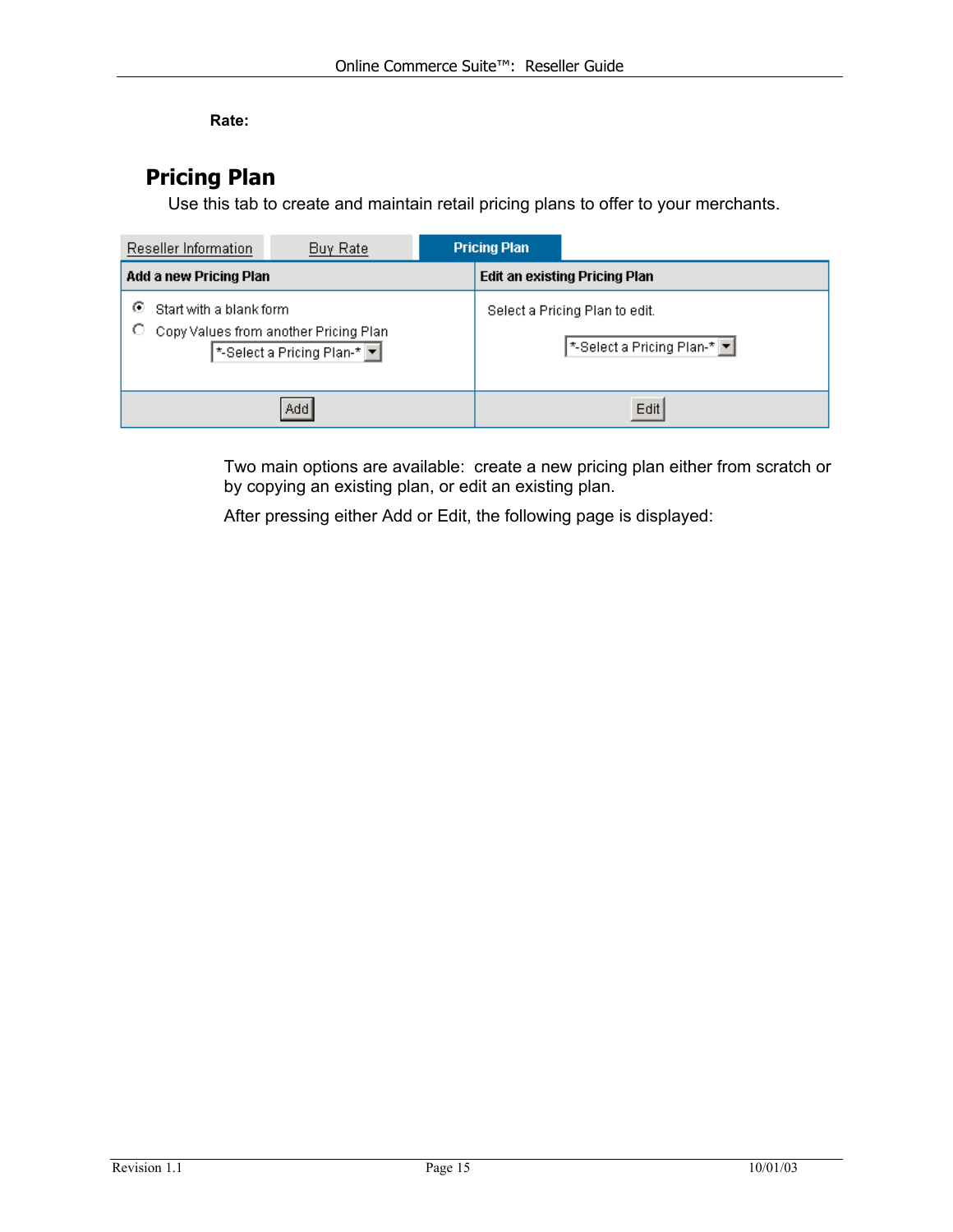#### Reseller Manager

| Reseller Information  |                                              | Buy Rate                       |               |                                       | <b>Pricing Plan</b>                                                                          |                                       |                    |                               |                        |
|-----------------------|----------------------------------------------|--------------------------------|---------------|---------------------------------------|----------------------------------------------------------------------------------------------|---------------------------------------|--------------------|-------------------------------|------------------------|
|                       |                                              |                                |               |                                       | Please enter information in all of the following fields.<br>The * indicates required fields. |                                       |                    |                               |                        |
|                       | <b>Pricing Plan Information</b>              |                                |               |                                       |                                                                                              |                                       |                    |                               |                        |
|                       | Name (No spaces): *                          |                                |               |                                       |                                                                                              |                                       |                    |                               |                        |
|                       | <b>Description: *</b>                        |                                |               |                                       |                                                                                              |                                       |                    |                               |                        |
|                       | Status:                                      |                                |               | C Active C Inactive                   |                                                                                              |                                       |                    |                               |                        |
|                       |                                              |                                |               |                                       | Use the form below to set the retail prices for each fee type                                |                                       |                    |                               |                        |
| <b>Fee Schedule</b>   |                                              |                                |               |                                       |                                                                                              |                                       |                    |                               |                        |
|                       |                                              |                                | <b>Amount</b> |                                       | Percentage                                                                                   |                                       | <b>Minimum Fee</b> | Gateway                       |                        |
| Fee Type              |                                              | <b>Reseller</b><br>Buy<br>Rate | Retail        | <b>Reseller</b><br><b>Buy</b><br>Rate | Retail                                                                                       | <b>Reseller</b><br><b>Buy</b><br>Rate | Retail             | % above<br><b>Buy</b><br>Rate | Maximum<br>Fee         |
|                       |                                              |                                |               |                                       | One time / Monthly Fees                                                                      |                                       |                    |                               |                        |
|                       | Membership Monthly Fee                       | \$5.00                         | \$5.00        | 0.00%                                 | 0.00 <br>%                                                                                   | \$0.00                                | \$0.00             | 25.00%                        | $\left  \cdot \right $ |
| Monthly Service Fee   |                                              | \$10.00                        | \$10.00       | 0.00%                                 | 0.00 <br>%                                                                                   | \$0.00                                | \$0.00             | 25.00%                        | $\mathbf{s}$           |
|                       |                                              |                                |               | <b>Transaction Fees</b>               |                                                                                              |                                       |                    |                               |                        |
| Check Pre-Auth Fee    |                                              | \$0.10                         | \$0.10        | 0.00%                                 | 0.00 <br>%                                                                                   | \$0.00                                | \$ 0.00            | 0.00%                         | $\mathbf{E}$           |
| Check Return Fee      |                                              | \$0.50                         | $\sqrt{0.50}$ | 0.01%                                 | 0.01<br>%                                                                                    | \$0.03                                | \$ 0.03            | 0.00%                         | $\mathfrak{s}$         |
| Pre-Auth Only Fee     |                                              | \$0.05                         | $\sqrt{0.05}$ | 0.00%                                 | 0.00 <br>%                                                                                   | \$0.00                                | \$ 0.00            | 0.00%                         | $\mathfrak{s}$         |
| Credit Back Fee       |                                              | \$0.50                         | \$0.50        | 0.00%                                 | 0.00<br>%                                                                                    | \$0.01                                | $\frac{1}{2}$ 0.01 | 0.00%                         | $\mathcal{L}$          |
| Check Refund Fee      |                                              | \$1.00                         | \$1.00        | 0.03%                                 | 0.03<br>%                                                                                    | \$0.00                                | \$ 0.00            | 0.00%                         | $\left  \cdot \right $ |
| ACH NOC Fee           |                                              | \$0.50                         | \$0.50        | 0.00%                                 | 0.00<br>%                                                                                    | \$0.00                                | $\frac{1}{2}$ 0.00 | 0.00%                         | $\mathcal{E}$          |
|                       | ACH Credit/Payment Auth Fee                  | \$0.50                         | $\sqrt{0.50}$ | 0.00%                                 | 0.00<br>%                                                                                    | \$0.03                                | $\sqrt{0.03}$      | 0.00%                         | $\mathbf{E}$           |
| Sale Fee              |                                              | \$0.05                         | \$0.05        | 0.00%                                 | 0.00 <br>%                                                                                   | \$0.00                                | $\sqrt{0.00}$      | 0.00%                         | $\left  \cdot \right $ |
| AVS Sale Fee          |                                              | \$0.03                         | \$0.03        | 0.00%                                 | 0.00 <br>%                                                                                   | \$0.00                                | \$0.00             | 0.00%                         | $\left  \cdot \right $ |
| Check Late Return Fee |                                              | \$0.50                         | $\sqrt{0.50}$ | $0.00\%$                              | 0.00 <br>%                                                                                   | \$0.00                                | $\frac{1}{2}$ 0.00 | $0.00\%$                      | $\left  \cdot \right $ |
| AVS Pre-Auth Fee      |                                              | \$0.05                         | \$ 0.05       | 0.03%                                 | 0.03 <br>%                                                                                   | \$0.00                                | $\frac{1}{2}$ 0.00 | 0.00%                         | $\mathbf{s}$           |
|                       | <b>Online Signup Form Formatting Options</b> |                                |               |                                       |                                                                                              |                                       |                    |                               |                        |
|                       | <b>Company Name:</b>                         |                                |               |                                       |                                                                                              |                                       |                    |                               |                        |
|                       | <b>Company Name URL:</b>                     |                                |               |                                       |                                                                                              |                                       |                    |                               |                        |
|                       |                                              |                                |               |                                       |                                                                                              |                                       | $\blacktriangle$   |                               |                        |
|                       | Footer:                                      |                                |               |                                       |                                                                                              |                                       |                    |                               |                        |
|                       | Logo Image:                                  |                                |               |                                       | Browse                                                                                       |                                       |                    |                               |                        |
|                       | <b>Background Color:</b>                     |                                |               |                                       |                                                                                              |                                       |                    |                               |                        |
|                       | <b>Background URL:</b>                       |                                |               |                                       |                                                                                              |                                       |                    |                               |                        |
|                       | <b>Table Color:</b>                          |                                |               |                                       |                                                                                              |                                       |                    |                               |                        |
|                       | <b>Font Color:</b>                           |                                |               |                                       |                                                                                              |                                       |                    |                               |                        |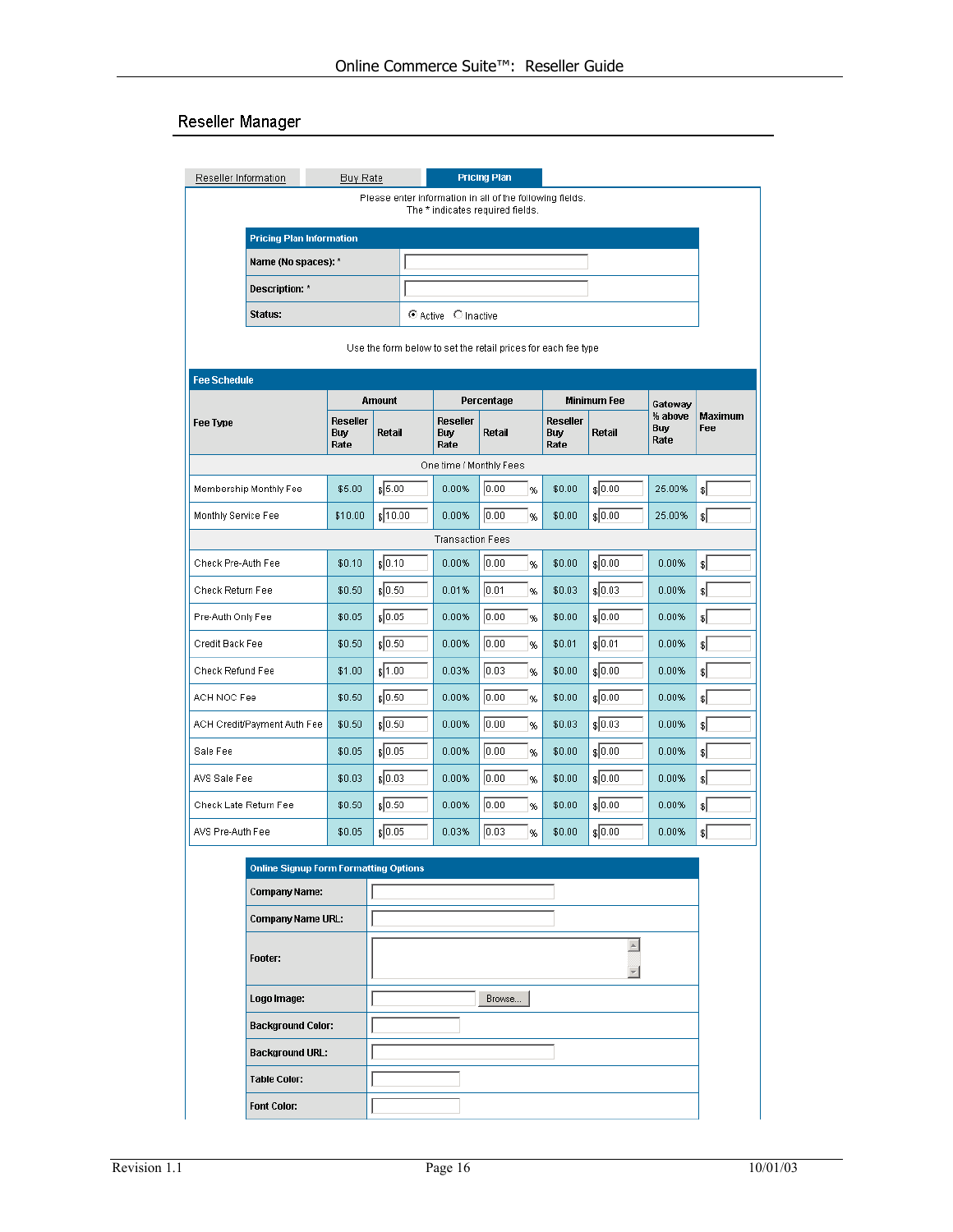#### <span id="page-16-0"></span>**Pricing Plan Information**

| Name:                          | Unique name to reference this pricing plan. (20 characters<br>maximum, no spaces).                                   |
|--------------------------------|----------------------------------------------------------------------------------------------------------------------|
| <b>Description:</b>            | Description of the pricing plan                                                                                      |
| Status:                        | Current status of the pricing plan. Inactive plans will not<br>display in the drop list in the merchant setup forms. |
| <b>Fee Schedule</b><br>Amount: | Retail dollar amount to be charged for each service.                                                                 |
| Percentage:                    | Calculate the retail price as a percentage of the transaction<br>value.                                              |
| Minimum:                       | Minimum dollar amount to charge for a service.                                                                       |
| Maximum:                       | Maximum dollar amount to charge for a service.                                                                       |

#### **Online Signup Form Options**

These fields control the format and display of the online signup form. The online signup form allows merchants to "self-register" for a gateway merchant account.

| <b>Company Name:</b>     | Reseller company name to be displayed at the top of the<br>merchant signup web page |
|--------------------------|-------------------------------------------------------------------------------------|
| <b>Company Name URL:</b> | Reseller URL to display on the signup page.                                         |
| Footer:                  | Text to display at the bottom of each signup page.                                  |
| Logo Image               | Reseller company logo to display at the top of each signup<br>page.                 |
| <b>Background URL:</b>   | URL of the background image to display on each page<br>(optional).                  |
| <b>Table Color:</b>      | Table background color.                                                             |
| <b>Font Color:</b>       | Text font color                                                                     |
| <b>Signup URL:</b>       | URL of the signup page (auto generated)                                             |

Press "Add Pricing Plan" to create a new pricing plan. A confirmation screen will be displayed.

### **Reports**

#### **Merchant Report**

The Merchant Report will display quantities of merchants registered over a specified time period. Click the Merchant Report hyperlink and the Merchant Report form will be displayed: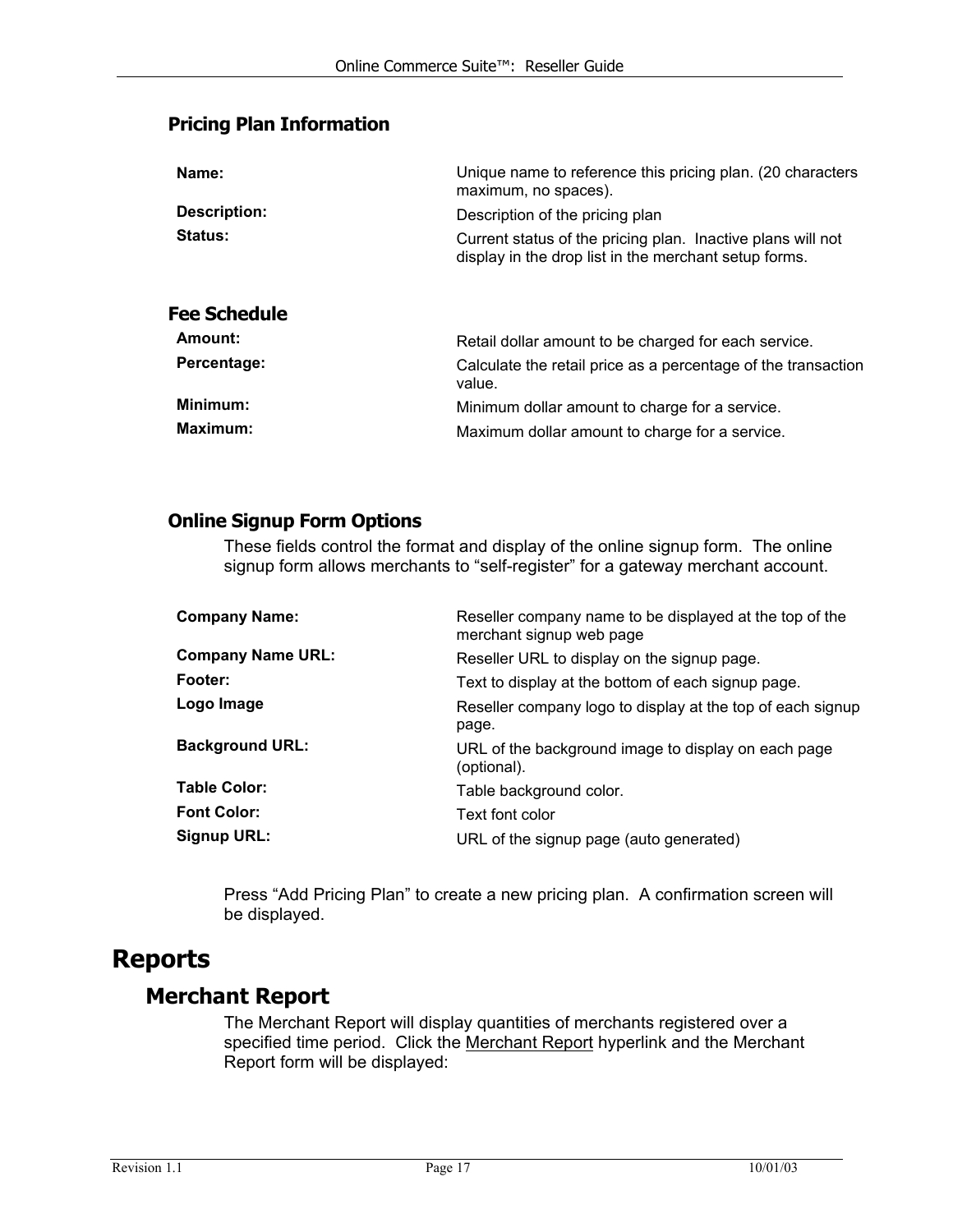#### Merchant Report

| <b>Report Options</b>       |                                                                                                                                               |
|-----------------------------|-----------------------------------------------------------------------------------------------------------------------------------------------|
| Group By:                   | Originator -                                                                                                                                  |
| <b>Merchant Setup Date:</b> | ⊙ Α⊪<br>О.<br>Today<br>O Yesterday<br>C Current Month<br>$\circ$ Last Month<br>$\circ$ Year to Date<br>C Date Range<br>Start Date<br>End Date |
| <b>Merchant Status:</b>     | C Currently Active<br>0.<br>All Merchants                                                                                                     |
|                             | Submit                                                                                                                                        |

Select a time frame for your report.

Select the Setup date range you would like to include in the report, then press the Submit button. A screen similar to the following will be displayed:

| Merchant Setup Report (by Originator), |       |           |            |                   |            |              |
|----------------------------------------|-------|-----------|------------|-------------------|------------|--------------|
| Originator                             | Today | Yesterday | <b>MTD</b> | <b>Last Month</b> | <b>YTD</b> | <b>Total</b> |
| ASAYLOR                                |       |           |            |                   | 9          | 14           |
| ASAYLOR50                              | 0     |           | 0          |                   |            |              |
| Total:                                 |       |           |            |                   | 10         | 15           |

To view a list of merchants, click on an originator name. A screen similar to the following will be displayed: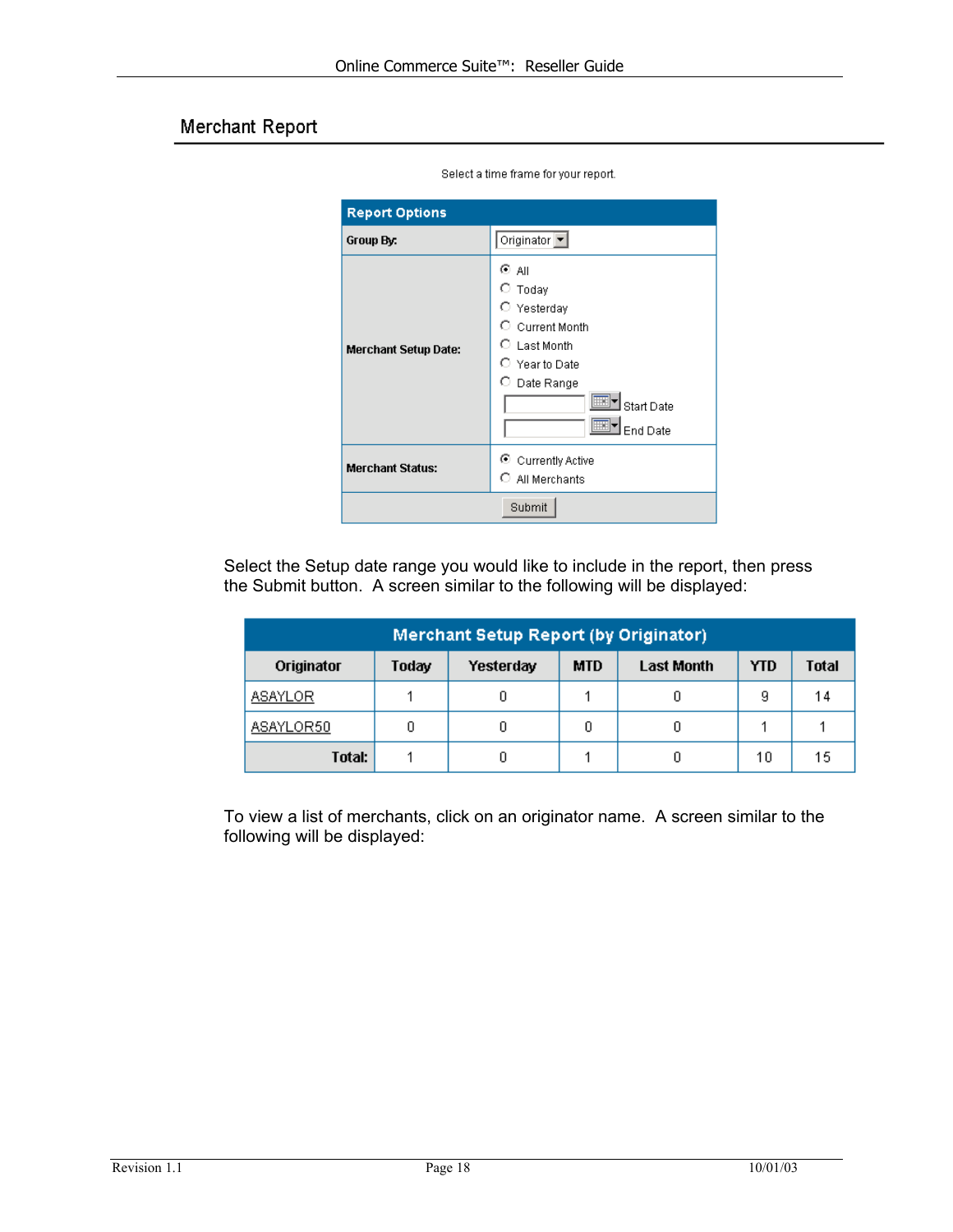<span id="page-18-0"></span>

| <b>Merchant Setup Report (by Merchant)</b> |                                    |                     |                  |                                |  |  |
|--------------------------------------------|------------------------------------|---------------------|------------------|--------------------------------|--|--|
| <b>AcctID</b>                              | <b>Merchant</b>                    | Created             | <b>AuthNet</b>   | <b>SiteURL</b>                 |  |  |
| 34204                                      | <b>MH Networks</b>                 | 08/21/2002 16:26:08 | <b>VITL</b>      | www.cityloans.com              |  |  |
| 34303                                      | Black Sheep Boot Company           | 08/26/2002 10:04:20 | VITL             | http://www.blacksheepboots.com |  |  |
| 34503                                      | Columbia Outdoor and Life Advent   | 09/03/2002 09:25:35 | VITL             | www.thecolaclub.com            |  |  |
| 35603                                      | <b>MMN Enterprise</b>              | 10/25/2002 10:59:36 | NSH <sub>2</sub> | http://www.mmnenterprise.com   |  |  |
| 36103                                      | Freedom America                    | 11/25/2002 12:17:21 | VITL             | FreedomAmerica.US              |  |  |
| 41404                                      | Wellness Tools                     | 04/15/2003 11:32:27 | NSH <sub>2</sub> | www.wellnesstools.com          |  |  |
| 42903                                      | banjo.com                          | 05/01/2003 14:26:03 | VITL             | http://www.banjo.com           |  |  |
| 43506                                      | YAP Club                           | 05/07/2003 09:46:50 | VITL             | www.yapclub.com                |  |  |
| 44006                                      | Inmart.biz                         | 05/09/2003 14:56:05 | NSH <sub>2</sub> | www.inmart.biz                 |  |  |
| 46504                                      | AR Santex, LLC                     | 05/28/2003 13:18:32 | VITL             | www.santex-net.com             |  |  |
| MP001                                      | Hughesware Computer Services, LLC. | 06/26/2003 12:10:36 | VITL             | http://www.GoToTheBoat.com     |  |  |
| MP002                                      | David J. Ores, MD, P.C.            | 06/27/2003 14:47:30 | NSH <sub>2</sub> | http://www.davidjoresmd.com    |  |  |
| MP112                                      | http://www.GoToTheBoat.com         | 07/15/2003 10:03:38 | <b>NOVA</b>      | http://www.GoToTheBoat.com     |  |  |
| MP11E                                      | Ace Cyber Shop                     | 09/28/2003 21:37:39 | <b>NONE</b>      | х                              |  |  |

## **Volume Report**

The Merchant Report will display transaction activity for your merchants over a specified time period. Click the Volume Report hyperlink and the Volume Report form will be displayed:

| Volume Report |                                      |                                                                                                                                                      |
|---------------|--------------------------------------|------------------------------------------------------------------------------------------------------------------------------------------------------|
|               |                                      | Select a time frame for your report.                                                                                                                 |
|               | <b>Report Options</b>                |                                                                                                                                                      |
|               | <b>Date Options:</b><br>(select one) | ⊙ Today<br>О.<br>Yesterday<br>О.<br>Current Month<br>$\circ$ Last Month<br>$\circ$ Year to Date<br>O.<br>Date Range<br><b>Start Date</b><br>End Date |
| Sort By:      |                                      | \$ Volume C ATSID C Name<br>⊙                                                                                                                        |
|               |                                      | Submit                                                                                                                                               |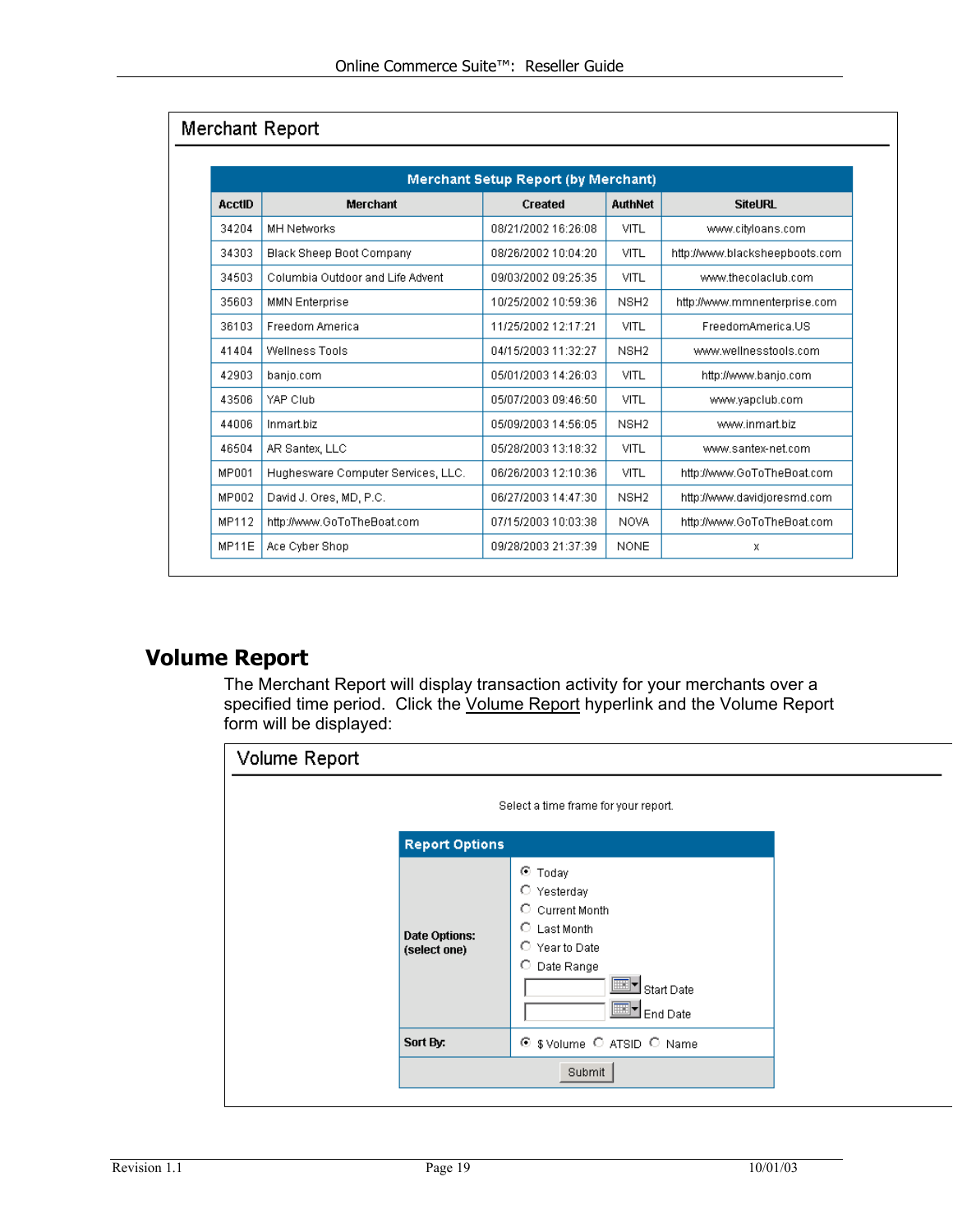<span id="page-19-0"></span>Select the transaction date range you would like to include in the report, then press the Submit button. A screen similar to the following will be displayed:

| <b>Volume Report</b>                                                   |                  |           |                  |                               |                                  |                     |                               |                        |               |                                                |                                        |
|------------------------------------------------------------------------|------------------|-----------|------------------|-------------------------------|----------------------------------|---------------------|-------------------------------|------------------------|---------------|------------------------------------------------|----------------------------------------|
| <b>Volume Report</b><br>Start Date: 08/01/2003<br>End Date: 08/31/2003 |                  |           |                  |                               |                                  |                     |                               |                        |               |                                                |                                        |
| Company                                                                | <b>Merchants</b> | cc<br>Qtv | <b>CC Amount</b> | <b>Online</b><br>Check<br>0ty | Online<br><b>Check</b><br>Amount | <b>Total</b><br>Qtv | <b>Total</b><br><b>Volume</b> | $%$ of<br><b>Total</b> | Avg<br>Ticket | Avg<br><b>Volume</b><br>Per<br><b>Merchant</b> | <b>Trans</b><br>Per<br><b>Merchant</b> |
| MerPartners                                                            | 38               | 910       | \$114,373.73     | 45                            | \$963.85                         | 955                 | \$115,337.58                  | 100.000                | \$120.77      | \$3,035.19                                     | 25.13                                  |
|                                                                        | 38               | 910       | \$114,373.73     | 45                            | \$963.85                         | 955                 | \$115,337.58                  | 100%                   | \$120.77      | \$3,035.19                                     | 25.13                                  |

To view additional detail, click on the company name. A screen similar to the following will be displayed:

|                                                                                                         | Volume Report |                          |           |                  |                               |                                         |                     |                               |                      |                      |
|---------------------------------------------------------------------------------------------------------|---------------|--------------------------|-----------|------------------|-------------------------------|-----------------------------------------|---------------------|-------------------------------|----------------------|----------------------|
| <b>Volume Report Results For Company: MerPartners</b><br>Start Date: 08/01/2003<br>End Date: 08/31/2003 |               |                          |           |                  |                               |                                         |                     |                               |                      |                      |
| <b>ATSID</b>                                                                                            | <b>SubID</b>  | <b>MerchantName</b>      | cc<br>Qtv | <b>CC Amount</b> | Online<br><b>Check</b><br>Qtv | Online<br><b>Check</b><br><b>Amount</b> | <b>Total</b><br>Qtv | <b>Total</b><br><b>Volume</b> | % of<br><b>Total</b> | Avg<br><b>Ticket</b> |
| 34204                                                                                                   |               | MH Networks              | 98        | \$52,175.47      | 0                             | \$0.00                                  | 98                  | \$52,175.47                   | 45.237               | \$532.40             |
| 40103                                                                                                   |               | Imperian LLC             | 164       | \$20,288.36      | 0                             | \$0.00                                  | 164                 | \$20,288.36                   | 17.590               | \$123.70             |
| 34303                                                                                                   |               | Black Sheep Boot Company | 79        | \$17,942.48      | 0                             | \$0.00                                  | 79                  | \$17,942.48                   | 15.556               | \$227.12             |
| 42903                                                                                                   |               | banjo.com                | 12        | \$6,749.20       | 0                             | \$0.00                                  | 12                  | \$6,749.20                    | 5.851                | \$562.43             |
| 46504                                                                                                   |               | AR Santex, LLC           | 21        | \$4,145.00       | 0                             | \$0.00                                  | 21                  | \$4,145.00                    | 3.593                | \$197.38             |

### **Commission Report**

The Commission Report will display reseller commissions over a specified time period. Click the Commission Report hyperlink and the Commission Report form will be displayed: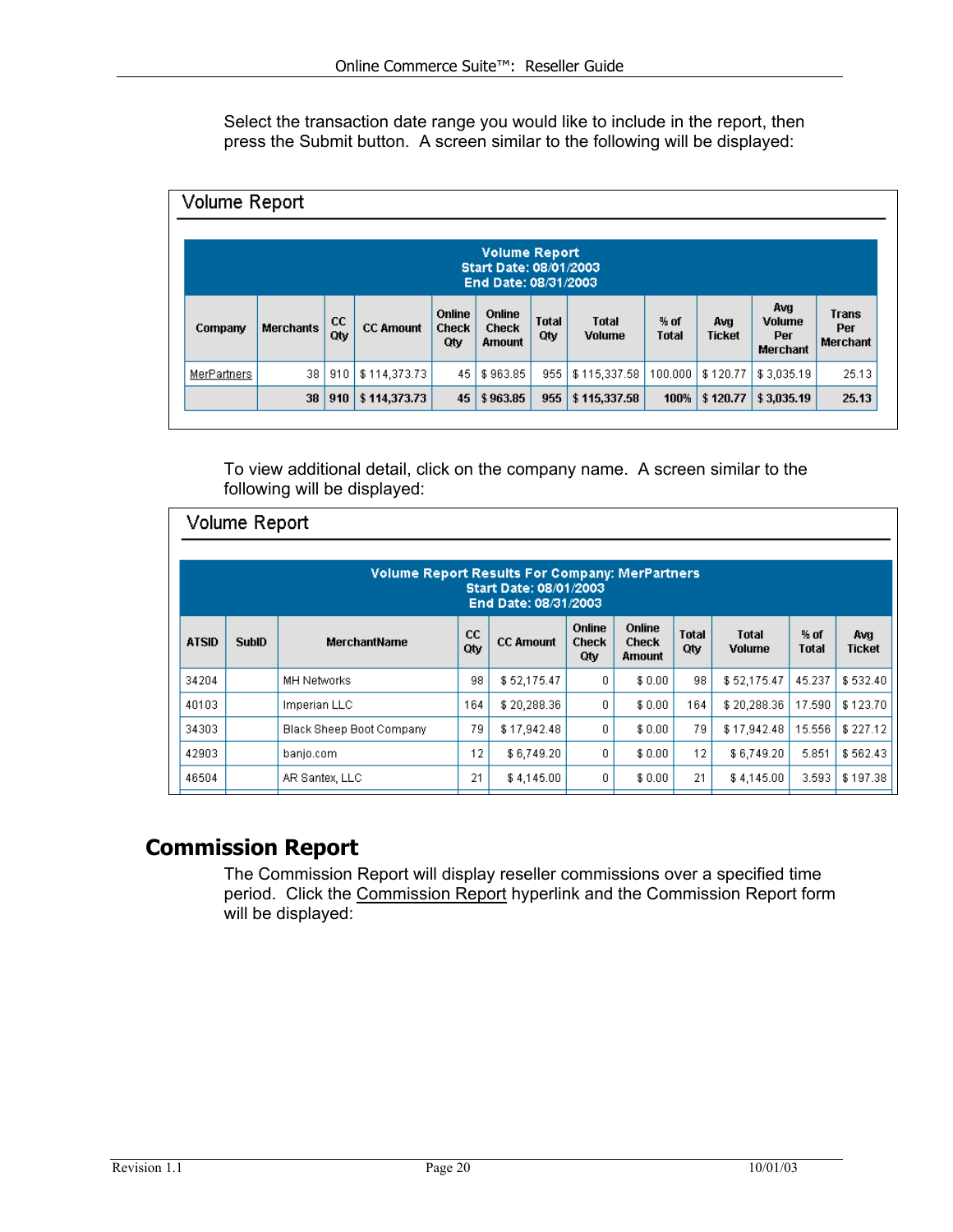<span id="page-20-0"></span>

| <b>Commission Report</b> |                                      |                                                                                                                          |  |  |  |  |  |
|--------------------------|--------------------------------------|--------------------------------------------------------------------------------------------------------------------------|--|--|--|--|--|
|                          |                                      | The commission report will display fees and commission by merchant for a given date range.                               |  |  |  |  |  |
|                          | <b>Report Options</b>                |                                                                                                                          |  |  |  |  |  |
|                          | <b>Date Options:</b><br>(select one) | ⊙<br>Yesterday<br>C Current Month<br>$\circ$ Last Month<br>C Year to Date<br>O<br>Date Range<br>Start Date<br>l End Date |  |  |  |  |  |
|                          |                                      | Submit                                                                                                                   |  |  |  |  |  |

Select the commission date range you would like to include in the report, then press the Submit button. A screen similar to the following will be displayed:

| AcctID | <b>Merchant Name</b>                | Fee<br><b>Description</b> | <b>Fee Date</b> | Qty | Merchant<br>Charge | <b>Commission</b><br>Rate | <b>Commission</b> |
|--------|-------------------------------------|---------------------------|-----------------|-----|--------------------|---------------------------|-------------------|
| 43506  | YAP Club                            | Setup Fee                 | 05/07/2003      |     | \$99.00            | 50%                       | \$49.50           |
| 44006  | Inmart.biz                          | Setup Fee                 | 05/09/2003      |     | \$99.00            | 50%                       | \$49.50           |
| 46504  | AR Santex, LLC                      | Setup Fee                 | 05/28/2003      |     | \$99.00            | 50%                       | \$49.50           |
| MP001  | http://www.GoToTheBoat.com          | Setup Fee                 | 06/26/2003      |     | \$99.00            | 50%                       | \$49.50           |
| MP002  | David J. Ores, MD, P.C.             | Setup Fee                 | 06/30/2003      |     | \$99.00            | 50%                       | \$49.50           |
| MP112  | Hughesware Computer<br>Services LLC | Setup Fee                 | 07/15/2003      |     | \$99.00            | 50%                       | \$49.50           |
|        |                                     |                           |                 |     |                    | <b>Total:</b>             | \$297.00          |

## **Glossary**

The following terms are commonly used in payment processing:

**ABA** – (American Banking Association) See Routing Number.

**Accounting Reports menu** – Online Merchant Center menu with options to view online check stats and fees.

**Account Number** – Unique number assigned to a cardholder account or bank account.

**ACH** – (Automated Clearing House) Network that processes paper and electronic checks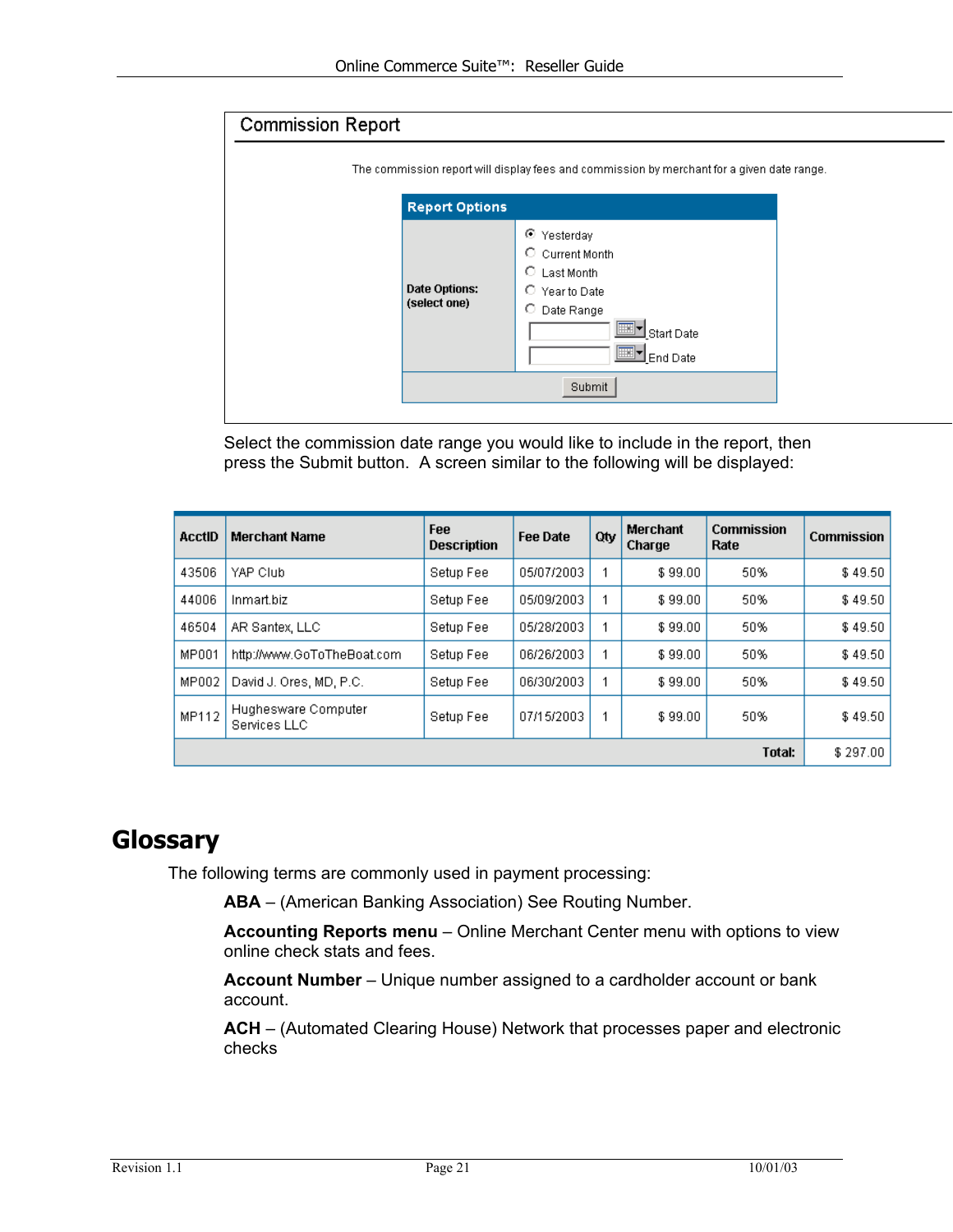**ACH Operator** – Financial institution that owns or manages an automated clearinghouse. The most well known ACH Operator is the Federal Reserve Bank.

**Activation** – Process of releasing a financial account such as a credit card account for the accountholder to use.

**Acquiring bank** – Financial institution that purchases credit card receivables from merchants and collects outstanding balances from the credit card issuing financial institution. In the U.S., acquiring banks by brand are:

- VISA: VISA USA Member Financial Member Institutions
- MasterCard: Master Card International Member Institutions
- American Express: American Express Centurion Bank
- Diners Club: Citibank (South Dakota), NA
- Discover/NOVUS: Greenwood Trust Company, New Castle, DE
- JCB: JCB Bank, NA

Address Verification Service (AVS) - Service provided by credit card networks to provide authorization recommendations based on matching cardholder name and address on file to information submitted. It was designed to combat fraud in "card not present" transactions. Used only in the United States.

**Aggregator** – Service bureau that consolidates electronic billing transactions for re-distribution to companies providing bill presentment applications to end consumers.

**Approval** – Code issued by card issuing bank to allow a sale to be charged against a cardholder's account. An approval implies the amount is within the limit and the card has not been reported lost or stolen. Requested via an authorization.

**Authorization** – Process of validating that a consumer's credit card is valid for the amount of the transaction at the point of purchase. Authorization must be settled to charge the account.

**Authorization code** – Numeric or alphanumeric code sent from the card issuer to verify that a sales transaction has been authorized.

**Authorization Network** – See Credit Card Processor.

**Auth Only** – Transaction where a Merchant does not immediately capture funds. The Merchant will deliver an ordered item but wants to ensure the consumer can cover the order.

**Automated Clearing House (ACH**) – Service bureau operated by one or more participating bank(s) that receive and settle demand deposit transactions among participating member institutions.

**AVS** – See Address Verification Service.

**Bank Card** – Bank Credit Cards – See VISA and MasterCard.

**Bank Identification Number** (BIN) – credit card digits to identify the issuing bank, sometimes the first 6 digits.

**Batch** – Collection of transactions submitted at one time.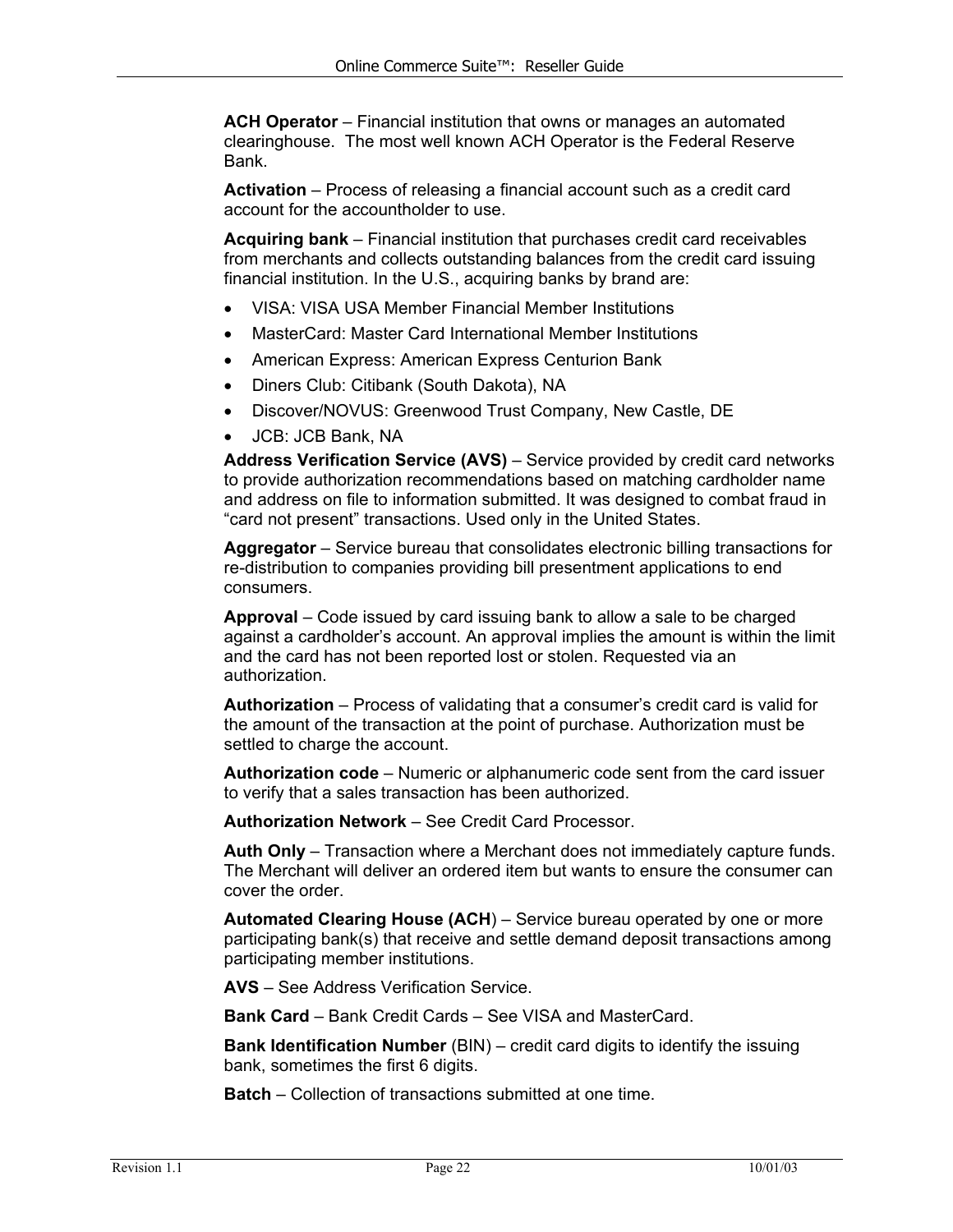**Batch Processing** – Data processing where multiple transactions are transmitted at one time for processing.

**Batch Settlement** – Procedure that causes all funds from captured transactions to be routed at the same time to the Merchant's acquiring bank for deposit.

**Book and Ship** – Process where a Merchant books an order for a consumer but needs pre-approval prior to the shipment of the goods. This is ideal for a Merchant who manufactures or deals with specialty items manufactured after the order is placed.

**Capture** – Action where an electronic credit card transaction is submitted for financial settlement.

**Cardholder Verification Value 2 (CVV2)** – Cryptographically calculated number only on a Visa brand credit or check card used to validate the consumer possesses the card.

**Cardholder Validation Code (CVC)** – Cryptographically calculated number only on a MasterCard brand credit or debit card used to validate the consumer possesses the card.

**Card ID** – Four-digit assigned number present only on an American Express brand credit or debit card used to validate the consumer has the card in his or her possession.

**Card Not Present** – Classification of credit card transactions where a sale is made without the Merchant having physical access to the consumer's credit card.

**Certificate Authority** – Trusted third-party organization that issues digital certificates used to create digital signatures and public-private key pairs. The CA's role is to guarantee the individual granted the unique certificate is, in fact, who he or she claims to be. Usually the CA has an arrangement with a financial institution like a credit card company that provides it with information to confirm an individual's claimed identity. CAs are critical in data security and electronic commerce because they guarantee that the two parties exchanging information are really who they claim to be.

**CGI** – See Common Gateway Interface.

**Chargeback** – Act of taking back funds paid to a merchant for a disputed or improper credit card transaction.

**Clearinghouse** – Institution where mutual claims are settled between accounts of member depository institutions. Clearinghouses among banks have traditionally been organized for check-clearing purposes, but more recently have cleared other types of settlements including electronic fund transfers.

**Client/Server** – Software that operates on multiple platforms or machines. Clients request services from other computers called servers. For example, Web browsers request pages from Web servers on the Internet.

**Common Gateway Interface** – (also CGI or CGI Scripts) Interface that enables an Internet server to run external programs. Generally written in a programming language like C or PERL, CGI scripts execute programs, format results of forms, fill out and submit forms, or add interactivity to a Web page.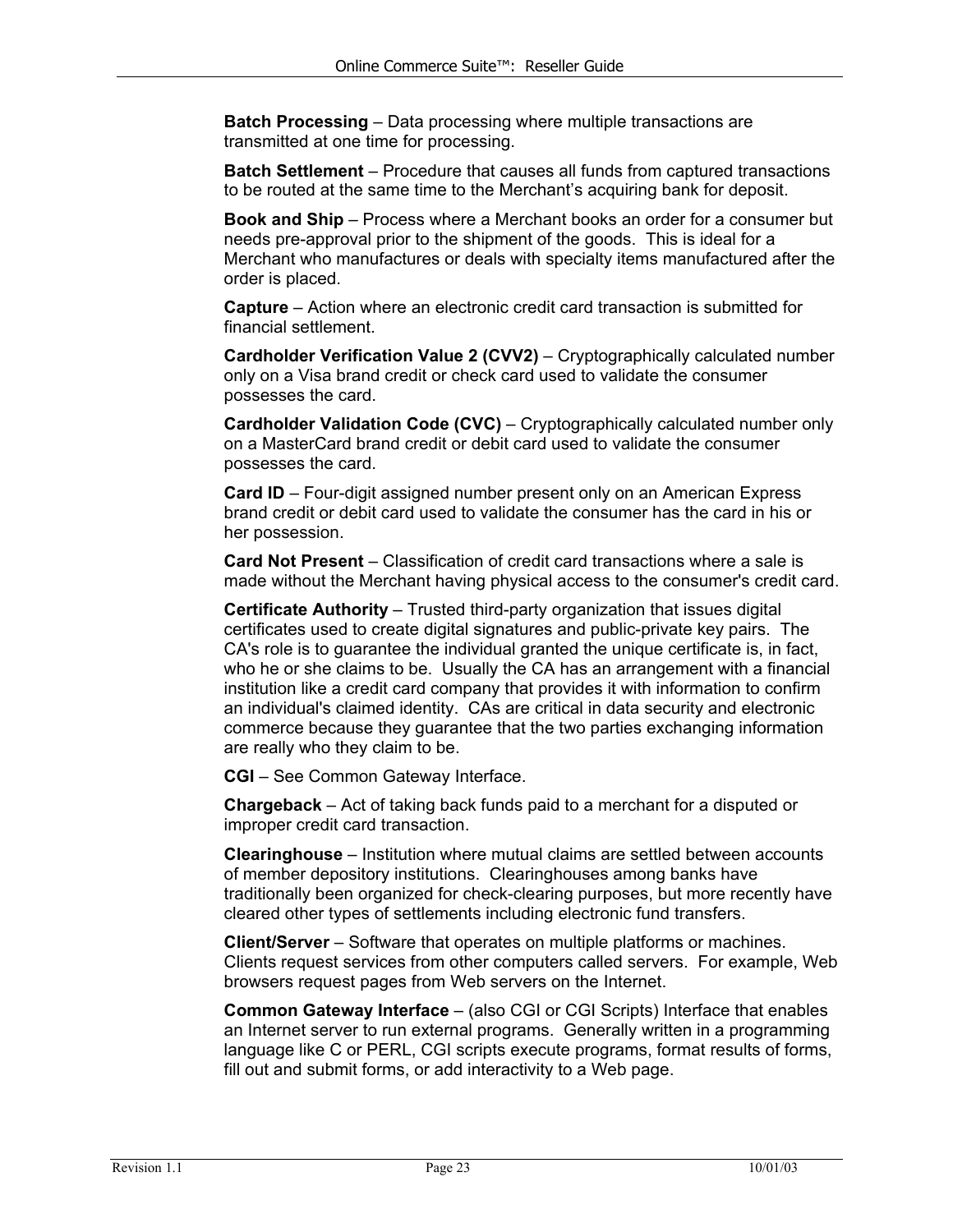**Consumer** – Any person or entity that purchases or uses goods and services from another person or entity.

**Credit** – Return of funds to cardholder's account for a sale already authorized and settled.

**Credit Card Brand** – Credit card company identified by name. Best-known brands are American Express/Optima, Diners Club, Discover/NOVUS, JCB, Master Card and VISA.

**Credit Card Processor** – Company that provides service bureau processing to client financial institutions to issues credit cards and authorize and settle credit card transactions. The largest Credit Card processor in the United States is First Data Corporation and its subsidiaries: First Data Resources (card issuing services), First Data Merchant Services (transaction processing) and Paymentech USA (transaction processing).

**Custom Payment Service (CPS)** – Special interchange rate classification provided by VISA USA to merchants who perform certain steps for transactions to reduce fraud risk.

**Demand Deposit Account (DDA)** – Type of deposit account with a financial institution that allows negotiable orders of withdrawal such as checks or drafts to be presented against the account.

**Database** – Collection of information organized so a computer program can quickly select desired pieces of data. Think of a database as an electronic filing system.

**Decline** – Response to a transaction request meaning the issuing bank will not authorize the credit card transaction.

**Digital Certificate** – Attachment to an electronic message used for security purposes. The most common use is to verify that a user sending a message is who he or she claims to be, and to provide the receiver with the means to encode a reply.

**Disbursement Menu** – Online Merchant Center menu with options to manage and view the disbursement of transactions.

**Digital Signature** – Digital code that can be attached to an electronically transmitted message to uniquely identify the sender. Like a written signature, the purpose is to guarantee that the individual sending the message really is who he or she claims to be.

**Domain Name** – The unique name of an Internet Web site.

**Download** – To copy data from a main source to a peripheral device. The term often describes the process of copying a file from an online service to one's own computer.

**Dynamic HTML** – Enables dynamic multimedia content, style, and positioning effects for Web page design. Along with Cascading Style Sheets (CSS) technology, Dynamic HTML allows Web page authors to design pages once and reuse the content in other Web pages. Users can read or interact with the page while further downloading is progressing. Microsoft and Netscape each have different concepts for using DHTML and creating cross-browser supported Web sites is very challenging.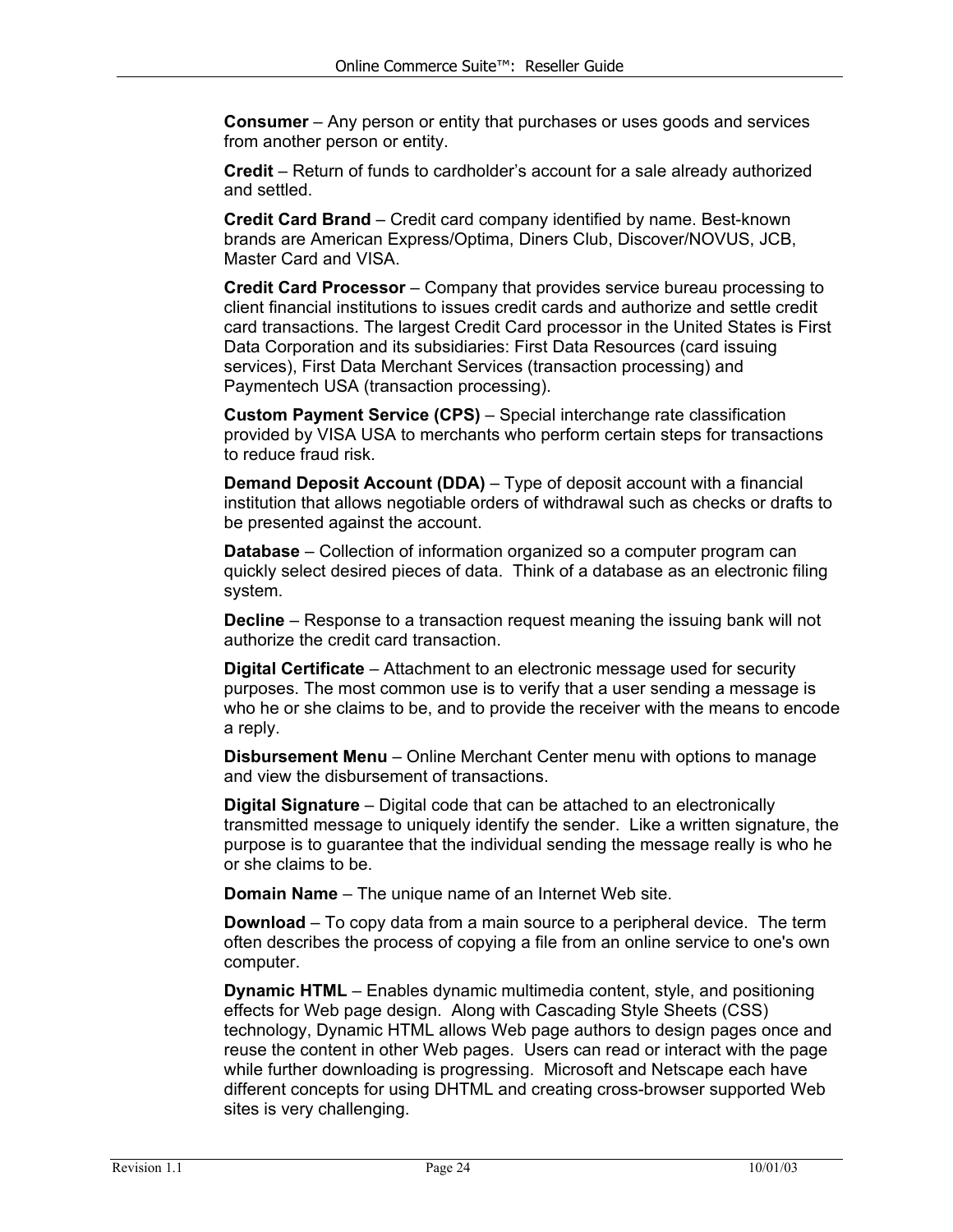**E-commerce** – Electronic Commerce is different things to different people. Originally, the term meant selling things online and evolved to mean conducting business online which can include customer service, sales, marketing, PR, advertising, and more.

**E-commerce Server** – Web software that runs some of the main functions of an online storefront such as product display, online ordering, and inventory management. The software works with online payment systems to process payments.

**Electronic Bill Presentment and Payment (EBPP)** – Method by which companies electronically deliver account statements to their customers and collect payments. The newest and fastest growing access method is the Internet.

**Electronic Data Interchange (EDI)** – Computer-to-computer exchange of normal business transactions including payments, information exchange and purchase order requests. The most basic EDI line is a computer-to-computer link. The second level incorporates an application-to-application design where individual companies link at least one in-house system to the EDI interface. The most elaborate version of EDI actually transforms the way business procedures are executed to gain optimal productivity.

**Electronic Draft Capture** – Submission of credit card receivables payment instruments (drafts) using a software application often hosted on a point of sale terminal device.

**Electronic Funds Transfer (EFT)** – Process of transferring funds from one bank account to another without use of a paper payment instrument.

**Encryption** – Coding or scrambling of information in a file so that it can only be decoded and read by someone who has the correct decoding key. Encryption is commonly used in e-mail and other data transfer so that if someone were to intercept the message or data it would not be readable.

**Federal Reserve Bank (FRB)** – Central Bank of the United States of America. "The Fed"

**Federal Reserve Routing Number** – Four-digit number printed as the top half of a fraction in the upper right corner of a check. Identifies the Federal Reserve District to which the Financial Institution belongs.

**Firewall** – Combination of specialized hardware and software set up to monitor traffic between an internal network and an external network like the Internet. Its primary purpose is for security and is designed to keep unauthorized outsiders from tampering with or accessing information on a networked computer system.

**Forms** – Browser pages that accept information in text-entry fields that can be customized to receive company sales data and orders, expense reports or other information.

**FTP** – (File Transfer Protocol) Set of standard codes for transferring files over the Internet. FTP is usually used for retrieving large files or files that cannot be displayed through a browser. Windows FTP and Fetch are examples of FTP software.

**Gateway** – Combination of hardware and software that links two different types of networks. A gateway may also be any device that passes packets from one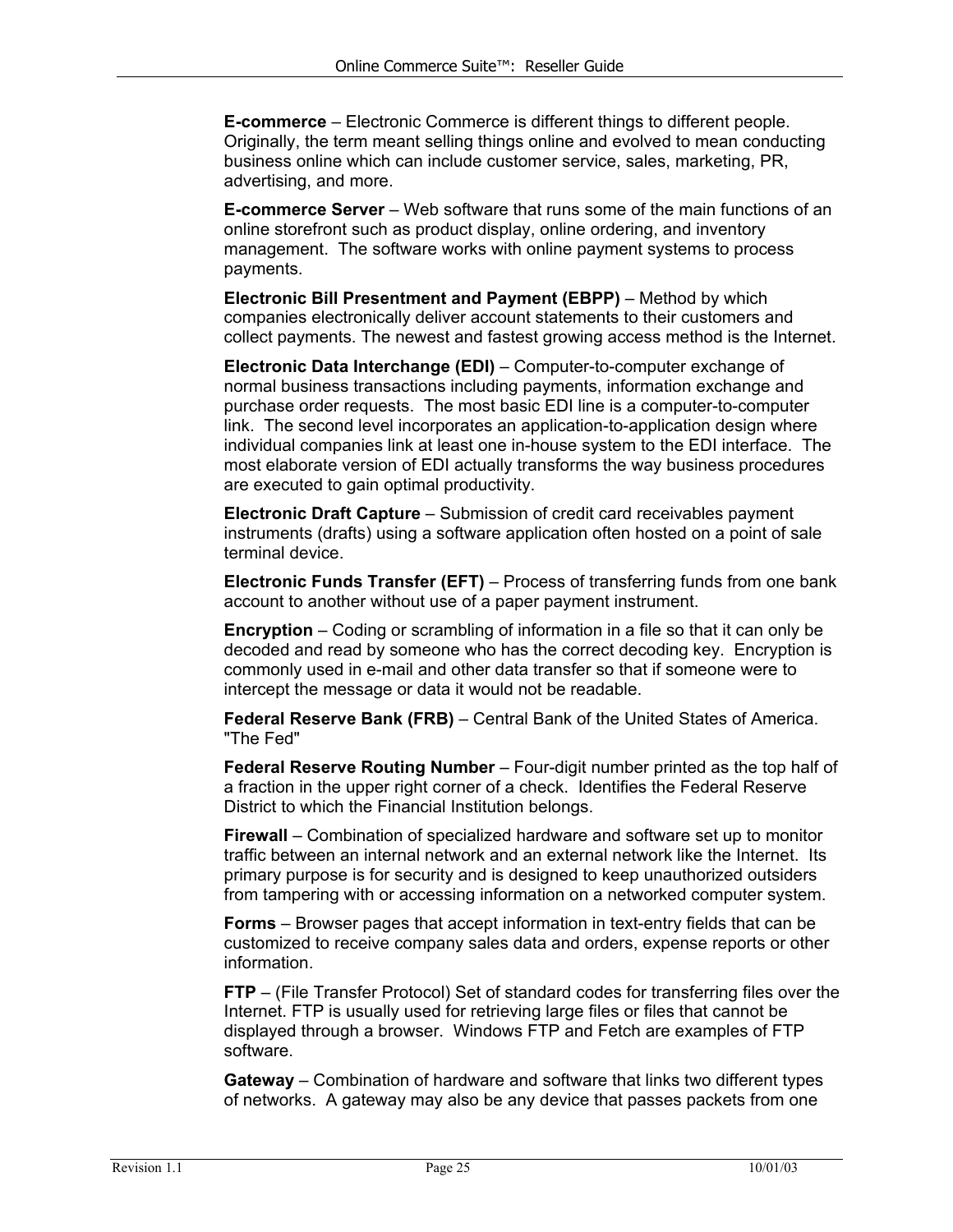network to another network across the Internet. For example, many commercial services have e-mail gateways for sending messages to Internet addresses. In a company network, a proxy server acts as a gateway between the internal network and the Internet.

**GUI** – (Graphical User Interface) Pronounced "gooey", not "gwi" or "gwee". A GUI allows computer users to interact with their system by using a mouse instead of by typing in text at a command line. Windows and the Mac OS are GUI-based.

**Header** – Specific segment of a message (text) that, in simplest terms, tells the receiving computer where an individual message starts.

**HTML** – (Hyper Text Mark Up Language) Coded format used to create Web documents. HTML commands control how a piece of text will appear in a browser.

**HTTP** – (Hypertext Transfer Protocol) Protocol with the ability to transfer Web pages, graphics, and any other type of media used on the Web to the Web Browser.

**HTTPS** – (Secure Hypertext Transfer Protocol) Extension to HTTP that provides a number of security features, such as Client/Server Authentication, Spontaneous Encryption, Request/Response Nonrepudiation.

**Interface** – Shared boundary where two or more systems meet, or the means by which communication is achieved at this boundary. An interface can be between hardware and software, software and software, human and computer such as a mouse or keyboard.

**IP** – (Internet Protocol Address) Unique number to represent every computer in a network. All the computers on the Internet have a unique IP address. To the Internet, a specific server's IP address is all numbers and dots in the format 000.000.000.0. Humans are not as good as computers at remembering numbers so IP numeric addresses also have a textual representation. The usual format is:

[machine name].[sponsoring organization].[type of organization]

**ISP** – (Internet Service Provider) Company that supplies a connection to the Internet.

**Issuing bank** – Financial institution that grants credit and issues branded credit cards to consumers. In the U.S., issuing banks by brand are:

- VISA: VISA USA Member Financial Member Institutions
- MasterCard: Master Card International Member Institutions
- American Express: American Express Centurion Bank
- Diners Club: Citibank (South Dakota), NA
- Discover/NOVUS: Greenwood Trust Company, New Castle, DE
- JCB: JCB Bank, NA

**Issuer** – Bank that provides credit cards to consumers.

**Java** – Popular computer programming language developed by Sun Microsystems. The syntax is a lot like C or C++, but structured around classes instead of functions. It is often used for programming applets (small programs that can be embedded in Web sites.). Sun Microsystems describe Java as a "simple, object-oriented, distributed, interpreted, robust, secure, architecture-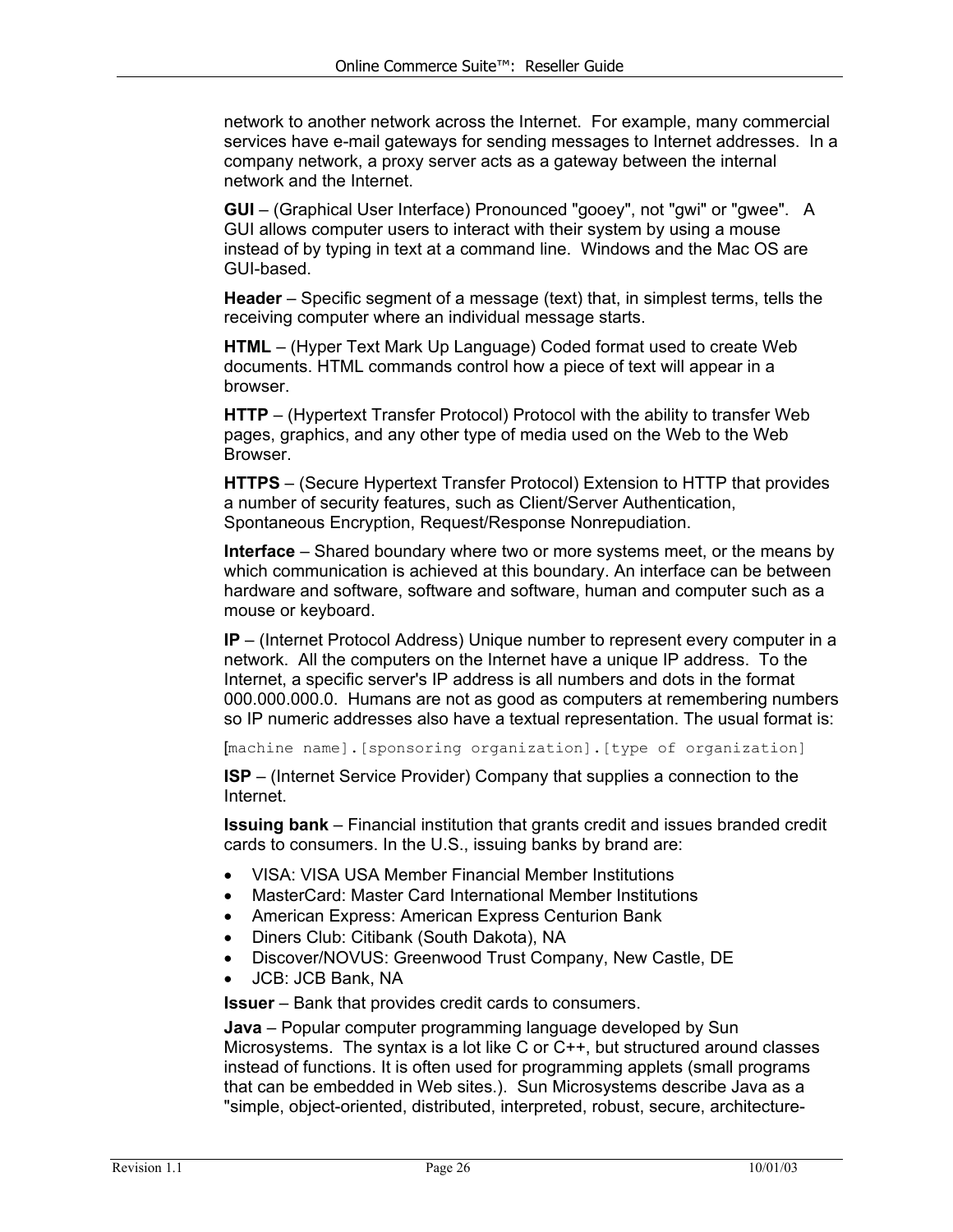neutral, portable, high-performance, multithreaded, dynamic, buzzwordcompliant, general-purpose programming language."

**Java Script** – Programming language designed by Sun Microsystems and Netscape which can be integrated into standard HTML pages. It is based on the Java programming language, but is used mainly to create interactive Web pages. Because of the usefulness of JavaScript, many professional Web sites incorporate it into their Web page HTML to make them more dynamic and interactive.

**Login** – (also Logon) Procedure for user access to a system involving identification, access control, and exchange of information between the user and system.

**Login ID** – Identification code used when logging on to a system, which permits the system to recognize the user. May be associated with varying levels of security.

**Membership** – In the Online Commerce Suite, the way to process or submit recurring charges on a regular basis where the consumer subscribes to a service or a newsletter.

**Membership Menu** – Online Merchant Center menu with options to manage and edit membership information.

**Merchant** – Retailer

**Merchant Configuration Menu** – Online Merchant Center menu with options to manage or edit an Online Merchant Center Merchant account.

**Merchant Bank** – Financial institution entered into an agreement with a Merchant to process credit card transactions as payment for goods and services sold.

**Merit**– Special interchange rate classifications provided by VISA USA or Master Card for Merchants who perform certain steps for transactions to reduce fraud risk. Merit III has the highest discount rate, then II, I and then standard.

**National Automated Clearing House Association (NACHA)** – Governing association that sets rules, guidelines and policy for the operation of automated clearinghouses for the twenty-eight ACH operators in the U.S.

**Originating Depository Financial Institution (ODFI)** – Financial institution which originally submitted the ACH entry for processing to the ACH Operator. Except in rare cases, this is always the biller's deposit financial institution.

**Payment Gateway** – Intermediary or service bureau that provides a single point of access to various payment networks.

**Payee Bank** – Financial institution to whom a demand deposit instrument such as a check or share draft was endorsed for payment by the Payee name in the instrument.

**PERL** – General-purpose programming language invented in 1987 by Larry Wall. With many users worldwide, it is the language of choice for Web development, text processing, Internet services, mail filtering, graphical programming, and systems administration.

**Pre-Auth** – See Auth Only.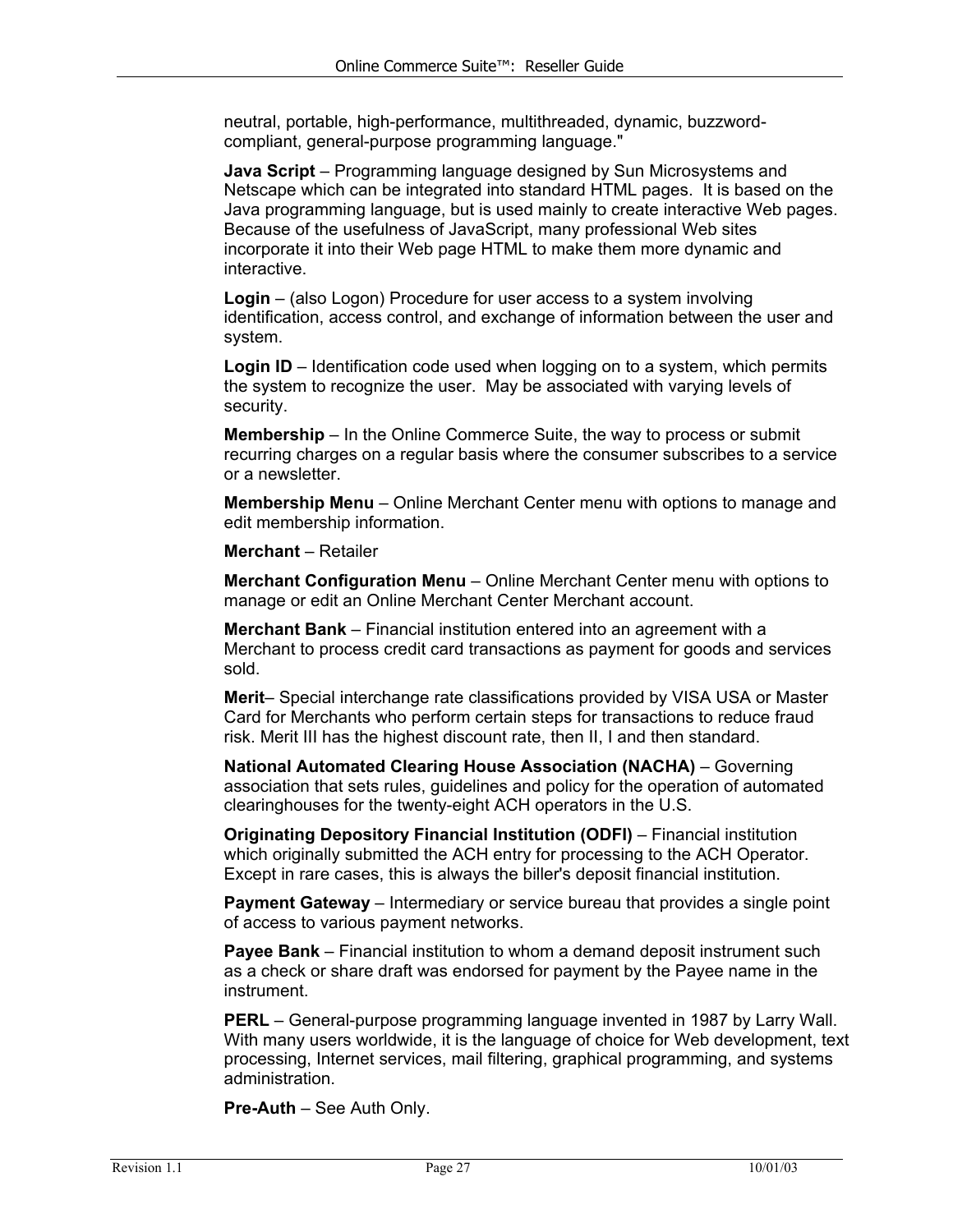**Profile Editor** – Online Merchant Center Membership System menu option for setting up subscription and duration parameters.

**Protocols** – Set of procedures and customs that aid in communication and relationships between people.

**Public Key** – Encryption system that uses two keys, a public key for encrypting messages and a private key for decrypting messages, to enable users to verify each other's messages without exchanging secret keys.

**Real Time Processing** – Verification and processing of credit card transactions immediately following a purchase. Real-time verification on the Web usually takes less than five minutes. Real-time verification is especially important for Web sites that sell products and services that a consumer expects immediately, such as memberships to the site or software downloads.

**Receiving Depository Financial Institution (RDFI)** – Financial institution to which the payment instruction is sent for execution. For EBPP, it is the consumer's financial institution.

**Recurring Transaction** – Transaction in which the account holder has given permission to the Merchant to periodically debit or charge his or her account.

**Routing Number** – (ABA Routing Number) Unique number that identifies the bank and branch of a bank account. It precedes the account number at the bottom of a check and is usually printed in magnetic ink.

**Secure Server** – Web server or other computer connected to the Internet capable of establishing encrypted communication with clients, generally using SSL.

**Server** - A computer or series of computers that shares its resources with other computers. An Internet Service Provider is a "server" for other computers to the Internet.

**Settlement** – Process where an electronic sale transaction is settled financially between the Merchant, the acquiring financial institution and the consumer and their bankcard issuing financial institution. The Merchant acquiring financial institution credits the Merchant's account for the credit card sale and the sale is posted to the consumer's bankcard account.

**Shopping Cart** – The way most companies online keep record of what you have picked while browsing in their online store. Just as in a physical store you can put in and take items out of your online store before you actually buy it.

**Secure Socket Layer (SSL)** – Secure encryption method that provides security between a server and a browser. Netscape designed SSL for e-commerce transactions involving confidential information such as credit card numbers. SSL uses a system of public and private key authentication combined with other schemes to verify electronic signatures.

**Settlement** – Process where an electronic sale transaction is settled financially between the Merchant, the acquiring financial institution and the consumer and their bankcard issuing financial institution. The merchant acquiring financial institution credits the merchant's account for the credit card sale and the sale is posted to the consumer's bankcard account.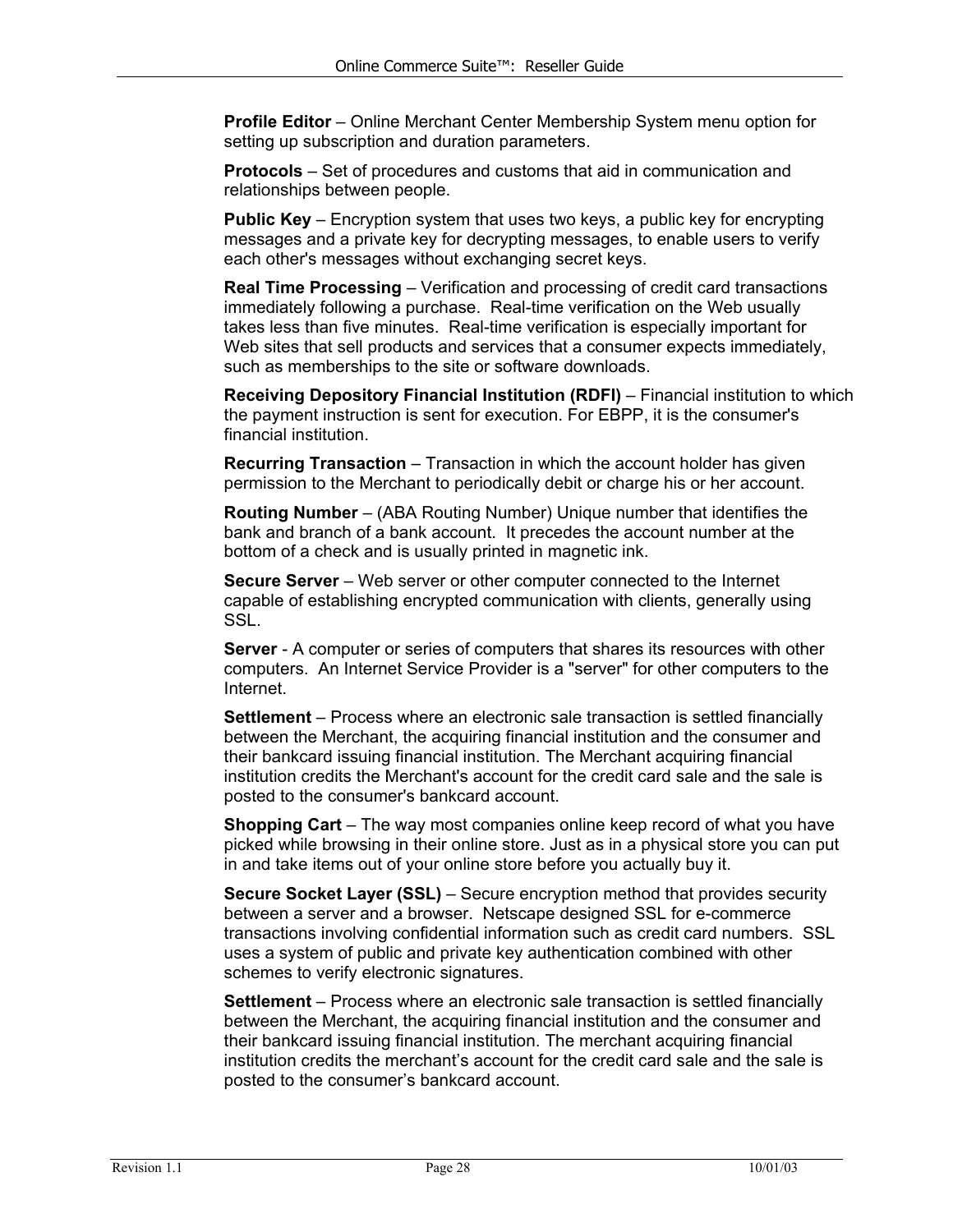<span id="page-28-0"></span>**Tag** – Basic HTML component that describes to the Web browser how to display information or instructions. A pair of chevrons < > always surrounds the command.

**TCP/IP** – (Transmission Control Protocol/Internet Protocol). In the Internet's early days, the U.S. military developed these two protocols to allow computers to communicate over long distance networks. IP refers to the moving of data packets between nodes. TCP has to do with the verifying packet delivery. TCP/IP is often described as the foundation of the Internet. Because it is an integral part of Internet access, TCP/IP is built into all major operating systems like UNIX, Windows, and Mac OS.

**Third-Party Processors** – See Credit Card processors.

**Transaction** – Action between an account holder and a Merchant resulting in financial activity between the Merchant and the account holder.

**Transaction Fee** – Fee charged to a Merchant by the Online Commerce Suite for processing and documenting a transaction.

**Transaction Menu** – Online Merchant Center menu that provides options to manage transaction and order information.

**TRANSIT/ABA Routing Number** – 9-digit number assigned to a financial institution. Consists of the 4-digit Federal Reserve Routing Number followed by the 4-digit ABA Member Bank number followed by a check digit.

**Upload** – To transmit data from a computer to a server, mainframe, or network. For example, if you use a personal computer to log on to a network and you want to send files across the network, you must upload the files from your PC to the network.

**URL** – (Uniform Resource Locator) A World Wide Web address that specifies a specific site, page, graphic, or document on the Internet. (For example: [www.merchantpartners.com](http://www.innuity.com/))

**Void** – The reversal of a current transaction that has been authorized but not settled. Settled transactions require a credit to be reversed.

**Web Master** – Person(s) responsible for the development and maintenance of one or more Web servers and/or some or all of the Web pages at a Web site. The Web Master is often also the designer of some or all of the site's pages.

**Web Host** – Web hosting company (usually an ISP) that leases server space and Web services to companies and individuals who wish to present a Web or ecommerce presence without maintaining their own servers. The servers are connected to the same fast Internet backbone as the ISP. Cost structures are determined by the amount and complexity of services offered such as scripting tools, credit card processing, etc.

**WWW** – Abbreviation for World Wide Web. What most users think of when you say Internet.

## **Copyright Notice**

© 2003, MerchantPartners.com LLC All Rights Reserved.